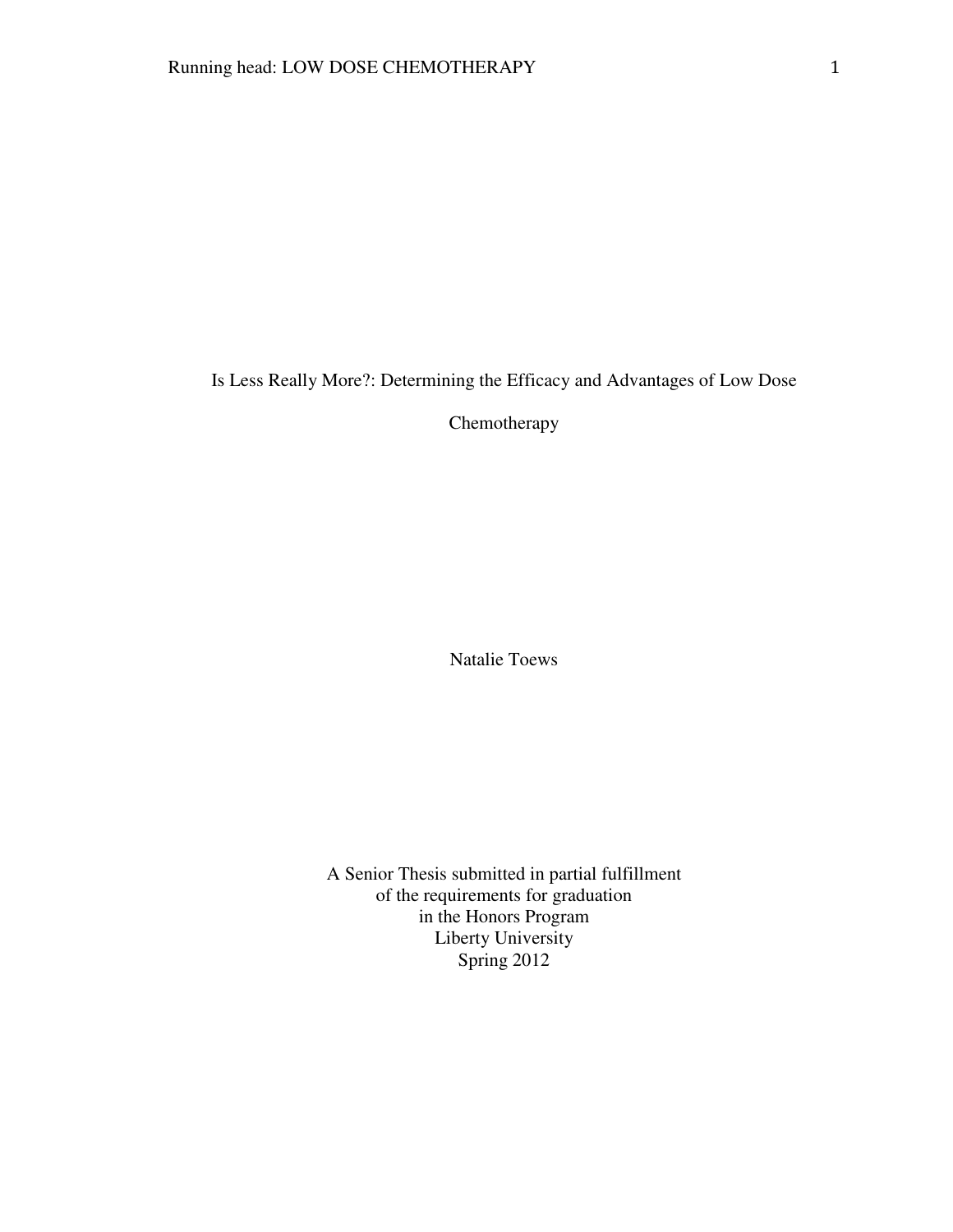Acceptance of Senior Honors Thesis

This Senior Honors Thesis is accepted in partial fulfillment of the requirements for graduation from the Honors Program of Liberty University.

> Deanna Britt, Ph.D. Thesis Chair

\_\_\_\_\_\_\_\_\_\_\_\_\_\_\_\_\_\_\_\_\_\_\_\_\_\_\_\_\_\_

David Duby, Ph.D. Committee Member

\_\_\_\_\_\_\_\_\_\_\_\_\_\_\_\_\_\_\_\_\_\_\_\_\_\_\_\_\_\_

Teresa Page, F.N.P. Committee Member

\_\_\_\_\_\_\_\_\_\_\_\_\_\_\_\_\_\_\_\_\_\_\_\_\_\_\_\_\_\_

Brenda Ayres, Ph.D. Honors Director

\_\_\_\_\_\_\_\_\_\_\_\_\_\_\_\_\_\_\_\_\_\_\_\_\_\_\_\_\_\_

\_\_\_\_\_\_\_\_\_\_\_\_\_\_\_\_\_\_\_\_\_\_\_\_\_\_\_\_\_\_ Date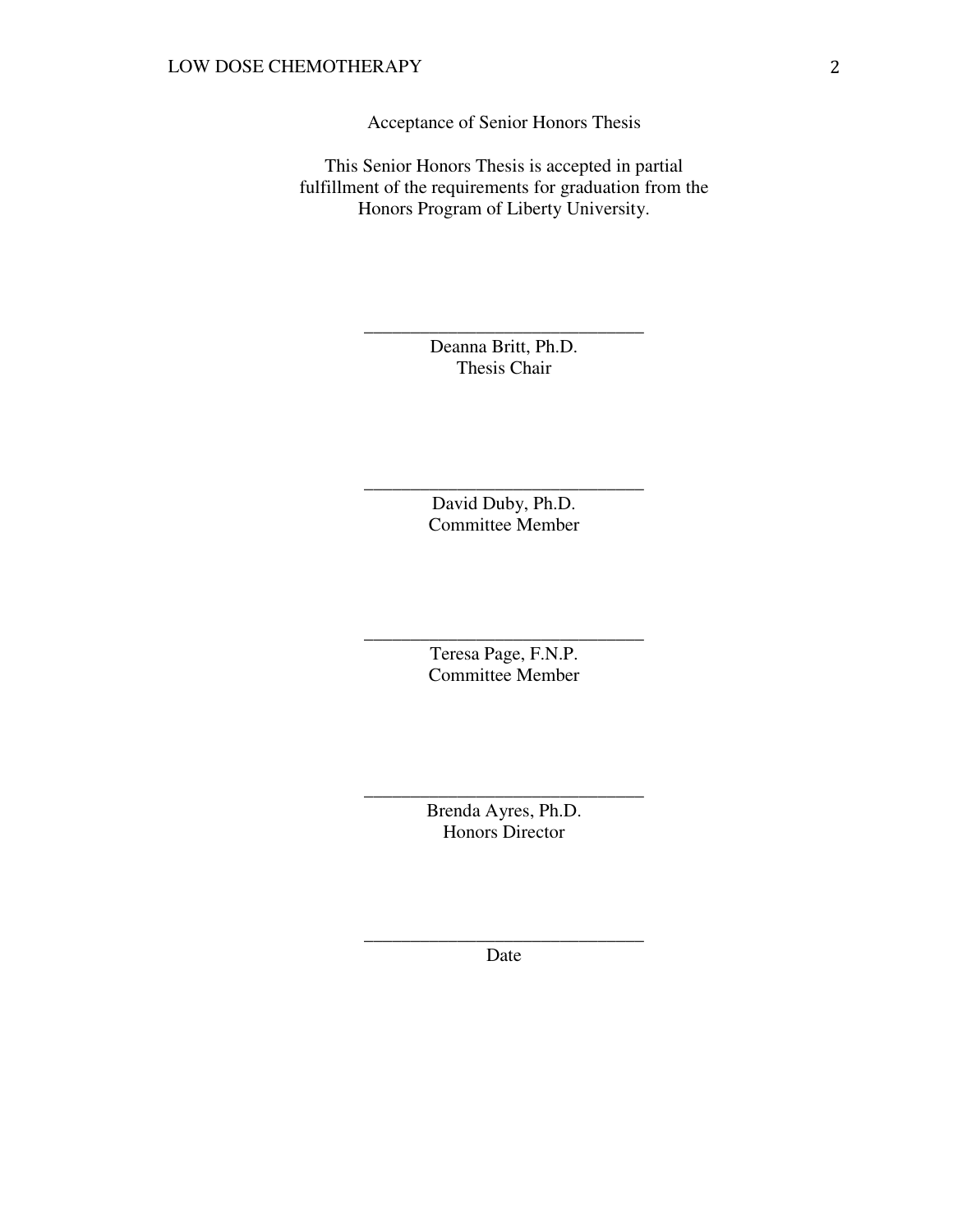# Abstract

Chemotherapy is the preferred treatment for patients with breast cancer nationwide; however, the dosage and duration of this treatment have come under recent scrutiny. The efficacy of high dose chemotherapy is many times inadequate, and the adverse physical effects resulting from this regimen have a negative holistic impact on the patients. Studies suggest that low dose chemotherapy, through antiangiogenesis, affects the spread of breast cancer carcinomas and may produce less harmful side effects in relation to the heart, brain, and eyes. Thus, oncological research proposes that a low dose regimen improves the patient's quality of life and may be an effective regimen to treat breast cancer, simultaneously. Chemotherapy administered in low doses, coupled with innovative treatments such as insulin potentiation, may prove to be a regimen able to weaken breast malignancies without debilitating the patient's daily functioning.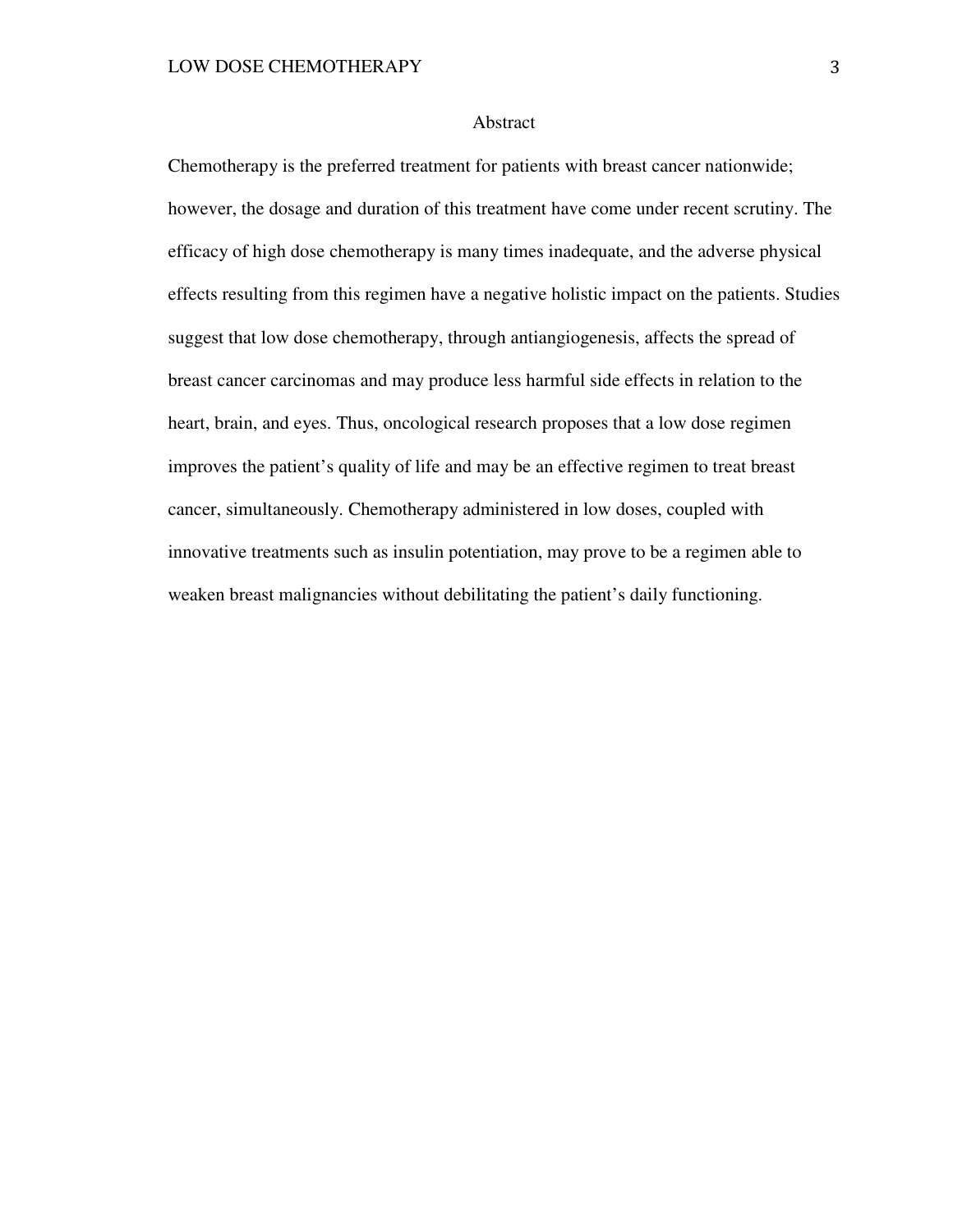# **Is Less Really More?: Determining the Efficacy and Advantages of Low Dose Chemotherapy**

 As Breast Cancer percentages continue to escalate, the search for a cure continues to gain ground. Breast cancer is the most common cancer among women worldwide, and comprises 16% of female cancers (Pinto & Azambuja, 2011). Although scientists around the world strive to cure breast cancer, and cancer in general, it is important that research developments in alternative oncological treatments are given consideration. The search for a cure is important, and the vital nature surrounding a cure for cancer should not be discouraged. However, current treatment for breast cancer, chemotherapy more specifically, should perhaps draw some of the intention solely focused on a cure and be viewed with a scrutinizing eye concerning the duration, the liberality of use, and the negative effects of the treatment.

 Chemotherapy has played the lead role in treating breast cancer since its induction. Physicians have advised women struggling against this illness to undergo the extensive, and often detrimental, effects of high dose chemotherapy. This regimen has somewhat been deemed the "holy grail" of breast cancer treatment, as well as the first line of defense. However, the physical implications and efficacy of the dosage should be considered before undergoing a traumatic treatment. The benefits of chemotherapy should not be overlooked; however, the extent to which chemotherapy treatments are performed should be closely examined by both the physician and the patient. A serious regard for the symptoms, melded with a passion and heart for treatment and the best possible outcome for a patient, should take precedence over a "the more the better" medical outlook. Although modern scientists unswervingly digress to high dose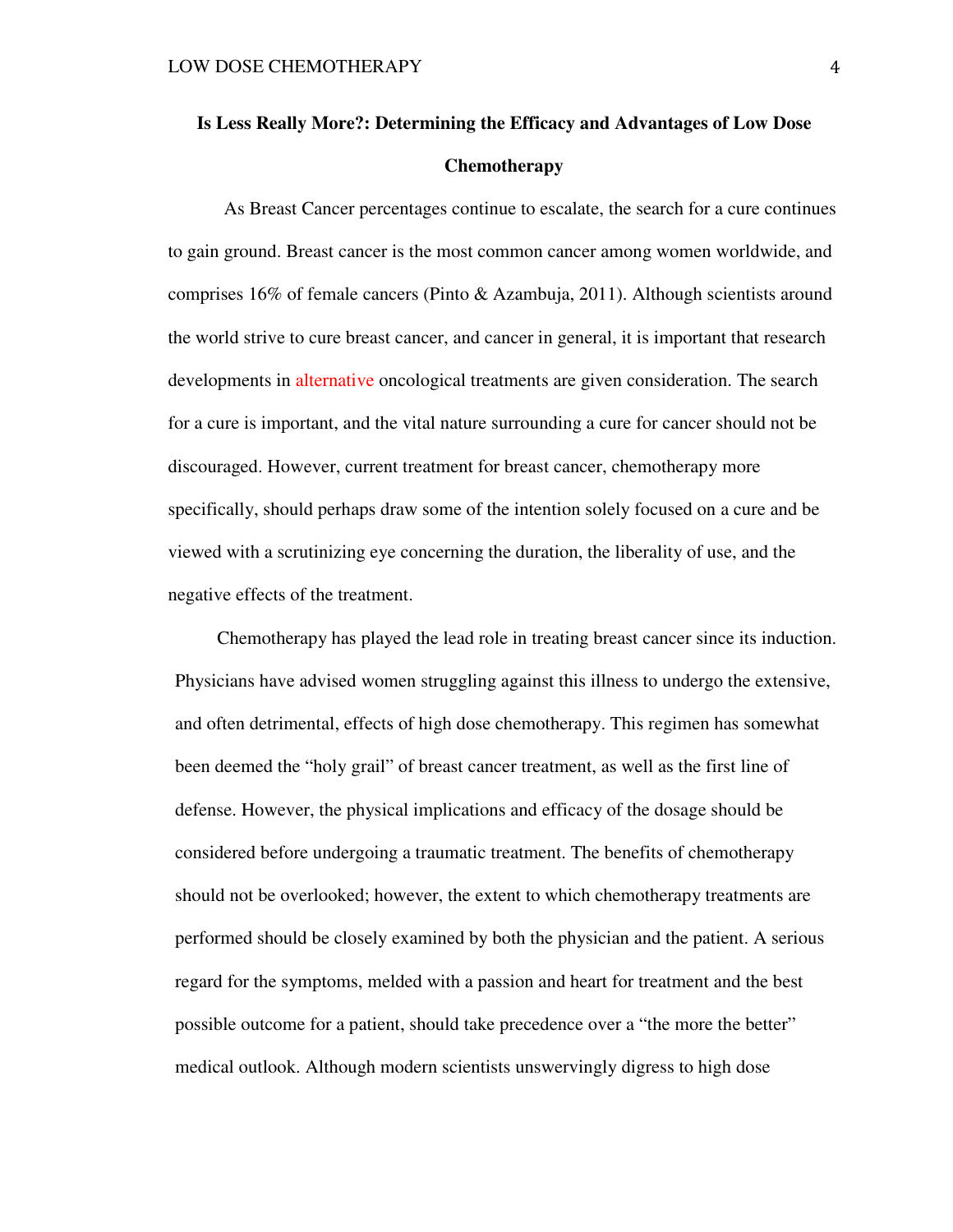chemotherapy for breast cancer patients, a conservative mindset regarding the duration of treatment in support of low dose therapy, and a realistic perspective of chemotherapy's efficacy, may warrant further study.

# **Background**

## **Breast Cancer Pathophysiology**

Breast Cancer is the most common malignancy in women worldwide except for skin cancer and is second only to lung cancer as the leading cause of cancer related death in women. Patients diagnosed with breast cancer that showing no axillary node involvement have a 98% five-year-survival rate. In contrast, there is only a 6% 5-yearsurvival rate for those with advanced stage breast cancer that has metastasized to distant sites (Buchner, Dirksen, Heitkemper, Lewis, & O'Brien; 2009). As this disease continues to impact more lives each day, the quest for an effective treatment has impelled scientists worldwide to optimize treatment.

**Etiology**. Cancer encompasses a variety of diseases of multiple causes that can arise in any cell of the body capable of evading regulatory controls over proliferation and differentiation. Normally the processes of cell division and proliferation are activated only when the body has a need for more cells, such as increased white blood cell count to fight an infection. Normal cells also respect the boundaries and territory of the surrounding cells in a phenomenon called contact inhibition. Cancer cells are characterized by a loss of contact inhibition; they "have no regard for cellular boundaries and will grow on top of one another and also on top of or between normal cells" (Buchner et al., 2009, p. 273). This lack of boundaries results in the proliferation of cancer that far exceeds healthy cell production.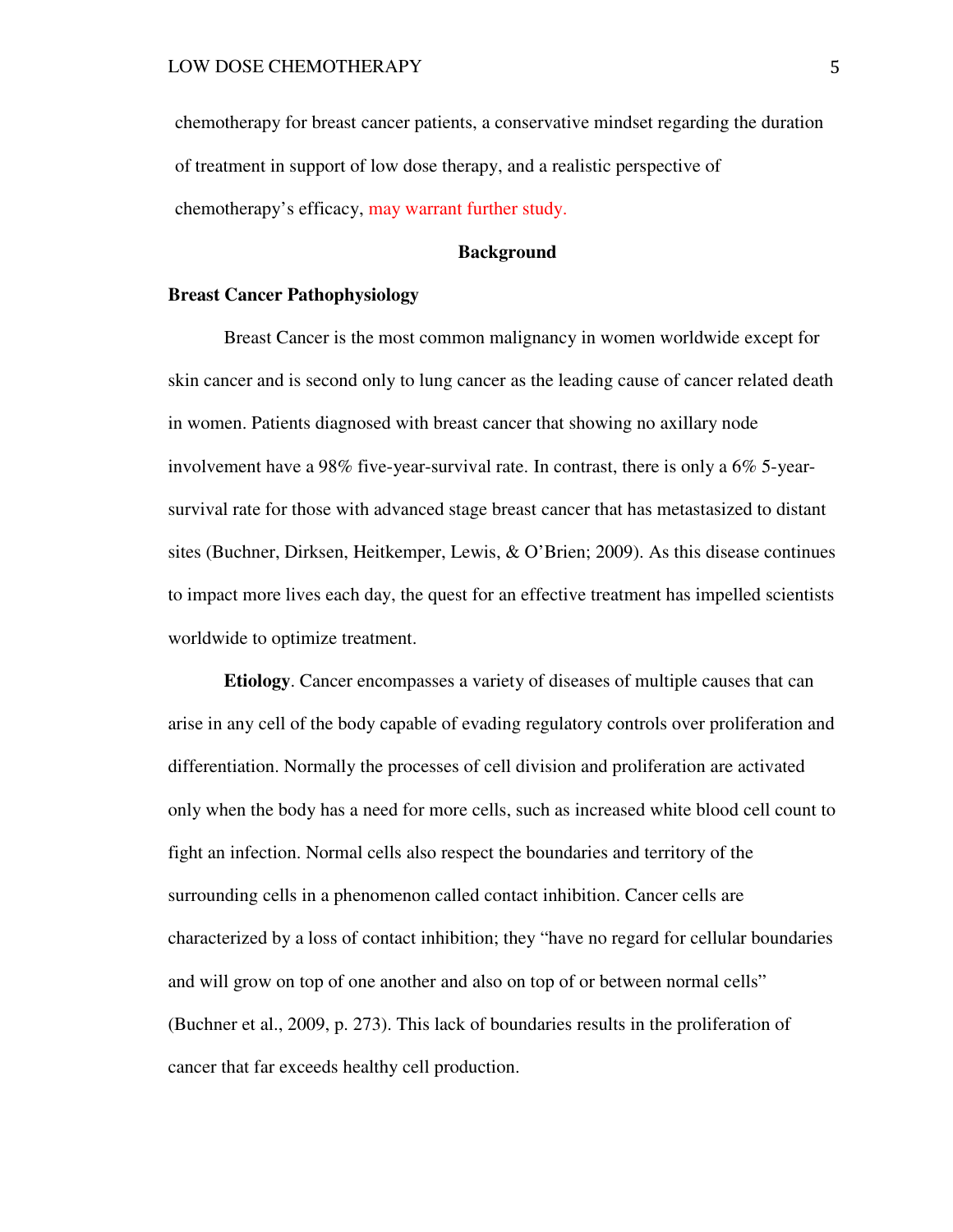Cancer progresses through three stages in an orderly and maliciously efficient manner: initiation, promotion, and progression. In initiation there is a mutation in the cell's genetic structure resulting from an inherited mutation or an environmental exposure to radiation, chemicals, or a viral agent. This altered cell has the ability to develop into a group of mutated neoplastic cells. These cells may continue to multiply and form a tumor, or they undergo apoptosis and are destroyed. Promotion, the next stage of cancer, is characterized by the "reversible proliferation of the altered cells" (Buchner et al., 2009, p. 276). Promoting agents, such as cigarette smoking, obesity, dietary fat, and alcohol consumption, are modifiable factors that increase the chances for the development of cancer by providing an environment in the body that potentiates cancer growth. The progression stage marks the final phase of cancer development. During progression, there is increasing growth of the tumor, increased invasiveness, and the metastasis of the cancer (Buchner et al.).

**Epidemiology.** Although the exact cause for cancer is unknown, it has been linked with many chemical, environmental, genetic, immunologic and viral origins. Most cancer cells exhibit a characteristic called genetic instability, considered the hallmark of cancer. Uncontained mutations in normal cells are rare because of the multiple built in mechanisms that prevent unwanted changes. Scientists characterize genetic instability as mutations stemming from aneuploidy (the loss or gain of chromosomes), intrachromosomal instability, repetitive sequences of short DNA, and point mutations (Buchner et al., 2009).

Genetic alterations in tumor suppressor genes, such as the BRCA-1 gene, have been linked with an increased risk of developing breast cancer due to heredity. Slight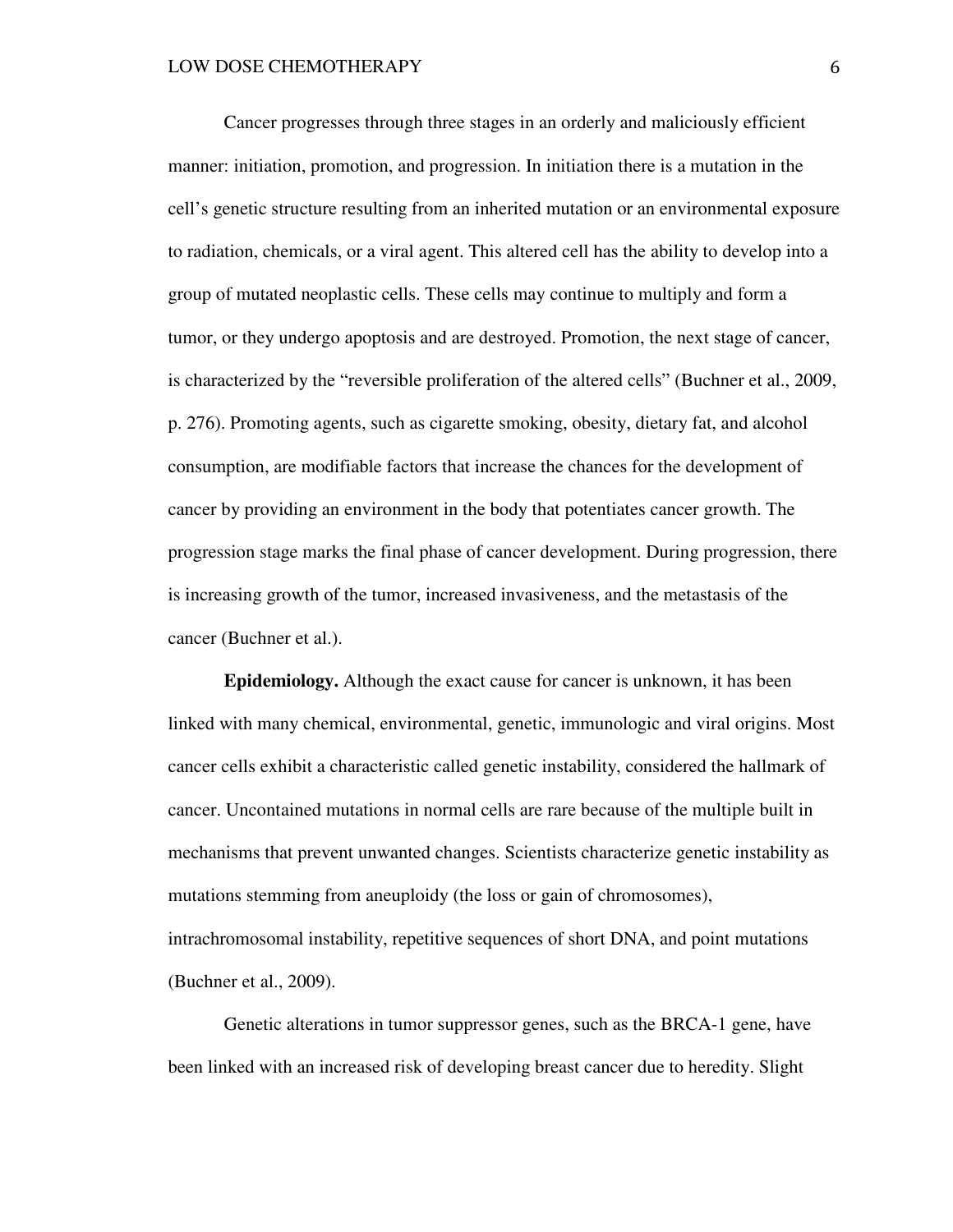changes in BRCA-1 inhibit its ability to stop tumor proliferation, and those with these mutations have a 40% to 80% lifetime chance of developing cancer (Buchner et al., 2009). Changes in the BRCA-2 gene, located on chromosome 11, evidently increase the risk of breast cancer as well. As many as 1 in 200 to 400 women in the United States may carry the BRCA-1 or BRCA-2 abnormalities (Buchner et al., 2009). These genetic modifications show that, despite a conscious avoidance of all modifiable risk factors, many women who develop this disease were already endangered since birth simply because of their genetic makeup. Thus, the maintenance of their quality of life through administration of low dose chemotherapy could significantly influence the treatment of the cancer and the self-efficacy of the patient.

The natural history of breast cancer fluctuates considerably from patient to patient, and the rate of the growth can range from slow to rapid. Tumor differentiation, estrogen and progesterone sensitivity, and the overexpression of human epidermal growth factor receptor 2 all affect cancer prognosis. Recurrence, or the advancement of the cancer, is considered the primary complication of breast cancer. Metastasis may be local or regional (confined to the soft tissue, mastectomy site, and axillary nodes surrounding the primary tumor), or they may be distant (involving the lung, brain, bone, and liver). Patients with a higher percentage of proliferative cells in the S phase of the cell cycle have a greater risk for recurrence and cancer deaths (Buchner et al., 2009). Low dose chemotherapy may take precedence as the vital treatment for breast cancer patients because it diminishes recurrence and halts the progression of cancer cell transportation from local regions to distant sites.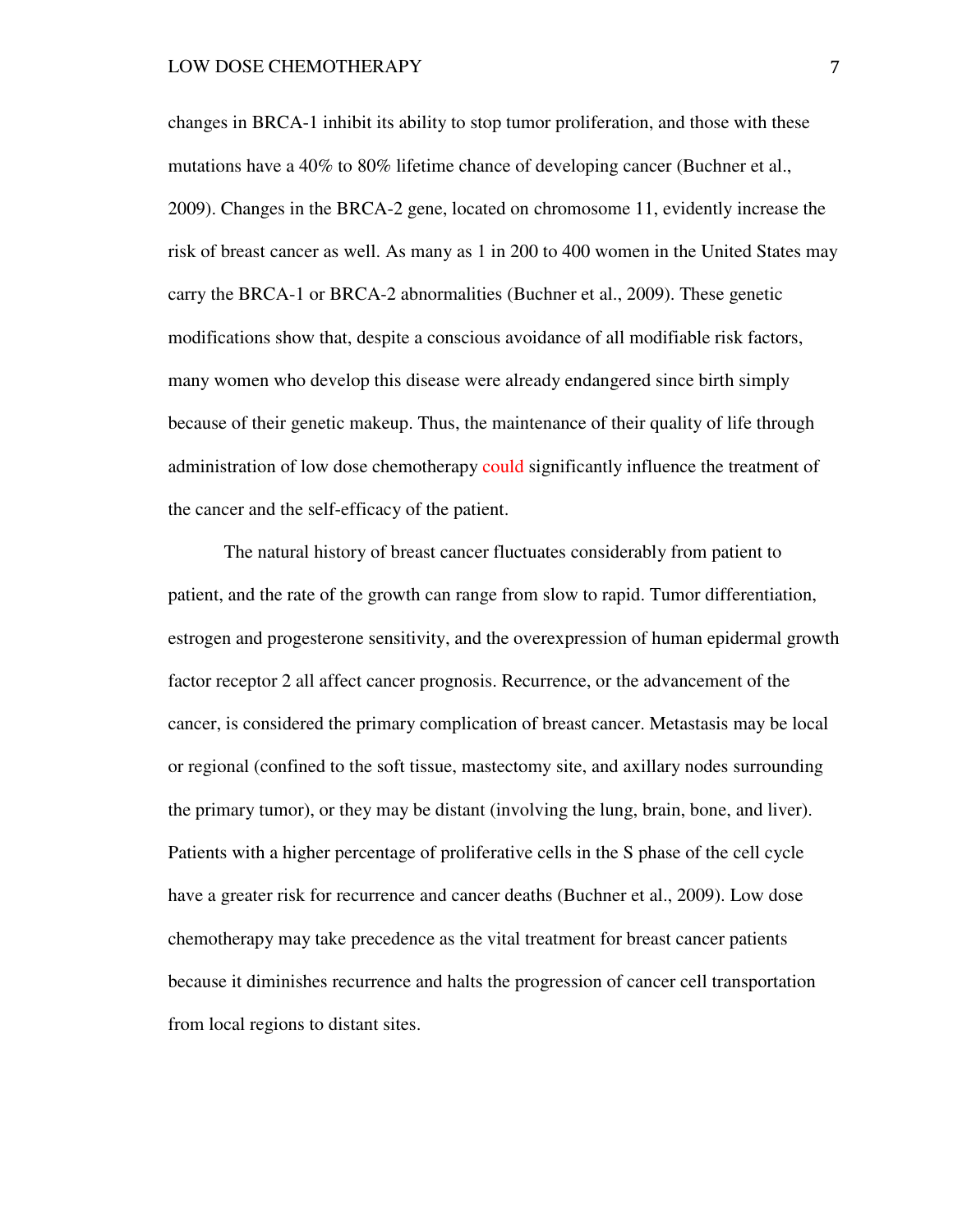# **Chemotherapy**

 Breast cancer tumors respond to chemotherapy more than most malignancies. Physicians administer chemotherapeutic agents in combination treatments that allow the individual effects of select cytotoxic drugs to treat the cancer simultaneously. Cyclophosphamide, methotrexate, 5-fluorouracil, doxorubicin, and epirubicin are the most prominent chemotherapy drugs used in breast cancer management, and are the deliberated prototypes in most major studies concerning chemotherapy usefulness (Matfin & Port, 2009).

 Cancer chemotherapeutic drugs exert their effects through multiple means primarily on the cellular level. Their lethal capabilities rely on their ability to target the growth and replication of cancer cells by "disrupting the production of essential enzymes; inhibiting DNA, RNA, and protein synthesis; and preventing cell mitosis" (Matfin  $\&$ Port, 2009, p. 183). Cytotoxic drugs treat tumors most effectively because they kill rapidly dividing cells. Chemotherapy efficiency is measured by the percentage of tumor cells killed, rather than the absolute number of cells destroyed, in a process termed "exponential killing" (Matfin & Port, p. 183).

 Cellular resistance to cancer chemotherapy poses a major problem in breast cancer treatment. Acquired resistance to cytotoxic agents can be highly specific. This results from genetic changes in the tumor. Experimentally, a multi-drug resistant phenomenon has been observed. Scientists believe the presence of drug resistance results from an increase in the number of transporter genes involved in the intracellular influx of chemotherapeutic agents (Matfin & Port, 2009).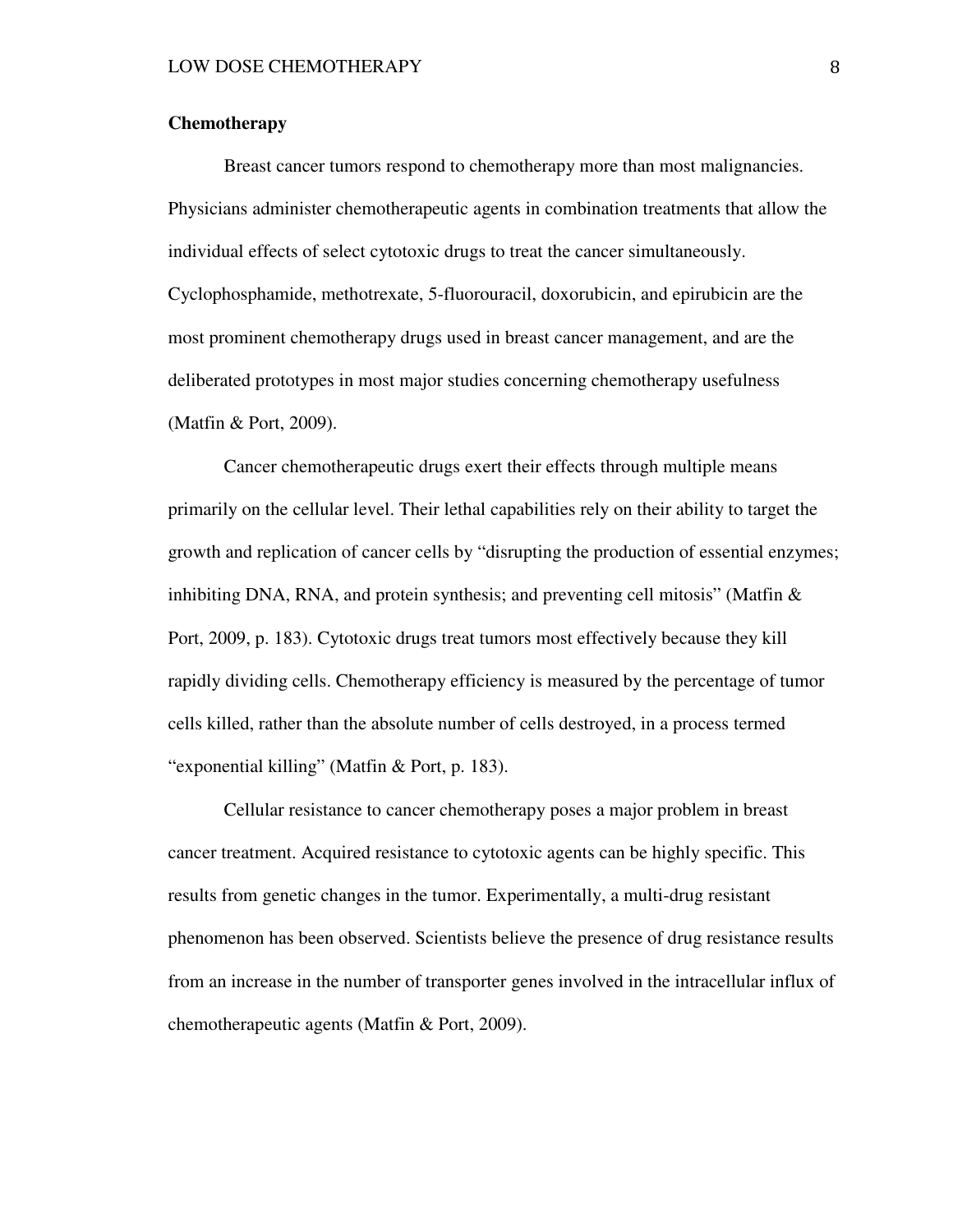Chemotherapy drugs are divided into varying subgroups depending on their mechanism of action. Cell specific drugs exert their lethal action during particular phases of the cell cycle. Methotrexate, an antimetabolite, interferes with the DNA synthesis that takes place during the S phase of the cell cycle. It disrupts DNA synthesis progression, causing misincorporation into DNA, and alters the function of biosynthetic enzymes. Alkylating agents, such as cyclophosphamide and ifosphamide, are not specific to a certain cycle, and are therefore capable of impeding DNA synthesis when cells are dividing and when they are at rest. The disadvantage of these agents results from their dose related toxicity that occurs in rapidly proliferating cells of the bone marrow, reproductive tissues, and gastrointestinal tract (Matfin & Port, 2009).

# **The Efficacy of Low Dose Chemotherapy**

 In a nation that holds a "the more the better" outlook on medicine, it can be difficult to persuade a patient that in some instances, less is more. Patients receiving high dose regimens of chemotherapy find that they succumb to the destructive symptoms of their chemotherapy in order to observe the benefits of their treatment. When given in low doses over extended periods of time, chemotherapeutic agents effectively combat cancerous tumors. Further knowledge of antiangiogenic mechanisms, as well as its efficacy concerning vascular endothelial growth factors, may make low dose chemotherapy an attractive alternative to high dose chemotherapeutic regimens (Albertsson, Lennernas & Norrby, 2009; Andre, Kavallaris & Pasquier, 2010).

# **Antiangiogenic Effects**

 According to an analysis published in *Cancer Biology & Therapy*, metronomic chemotherapy is defined as, "the chronic administration of chemotherapy at low doses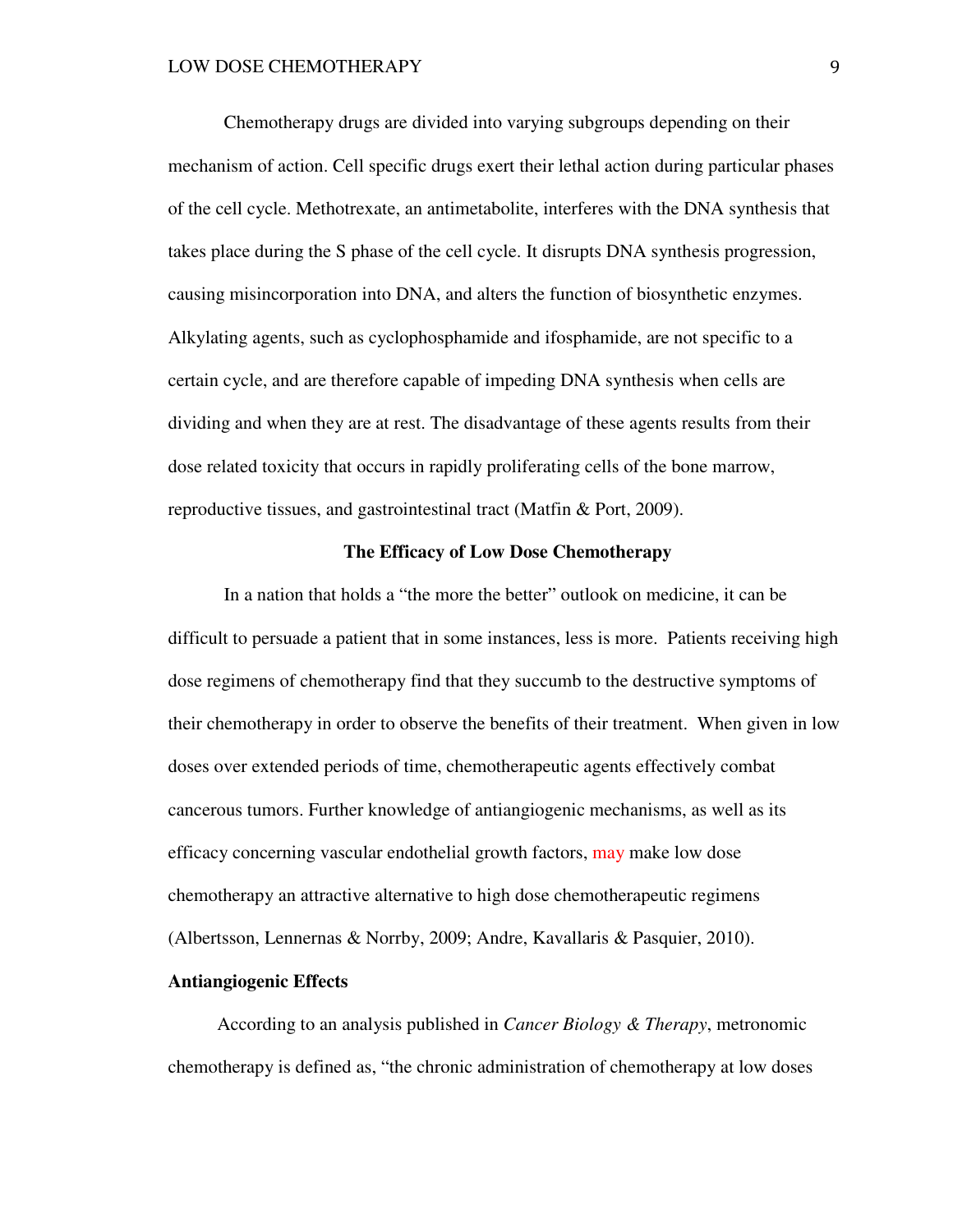without toxicity or with only minimal toxicity -- a frequent schedule of administration at close regular intervals and without prolonged drug-free breaks" (Giuseppe, Schiavon, Silletta, Vincenzi & Santini, 2007, p. 183). Angiogenesis refers to the process of new blood vessels branching from existing vessels in order to increase the vasculature and promote growth in the cancerous tumor. Conventional MTD therapy primarily disturbs the production of rapidly proliferating cancer cells in contrast to metronomic drug administration, which targets stable microvessel cells involved in angiogenesis. The normal endothelial cells produce at a much slower rate, which reduces the risk of drug resistance, in turn making the drug regimen more affective. Scientific support of metronomic administration reasons that low dose chemotherapy proactively affects the spread of cancer by focusing on the cells of the microvasculature that have greater sensitivity compared to the neoplastic cells of a proliferative tumor (Albertsson, et al., 2009; Andre et al., 2010).

A breast cancer tumor becomes increasingly dangerous as angiogenesis causes microvasculature stemming from the malignancy to proliferate throughout the body. Breast malignancies are fortified through glucose stores in the blood (Albertsson, et al., 2009). In fact, many tumors create their own insulin in order to draw the glucose into the cancer cells. An increase in angiogenesis causes a surge in the circulation of blood that feeds the tumor, leading to the exponential growth of the cancerous mass (Kerbel, 2007).

The vasculature also acts as a prime pathway for the transportation of seeding cancer cells to other areas of the body, leading to metastasis of the cancer. The migration of the cancer cells to the lymph nodes, and from thence to the lymph and other vital organs and tissues, depends on the angiogenesis of the prime and successive tumors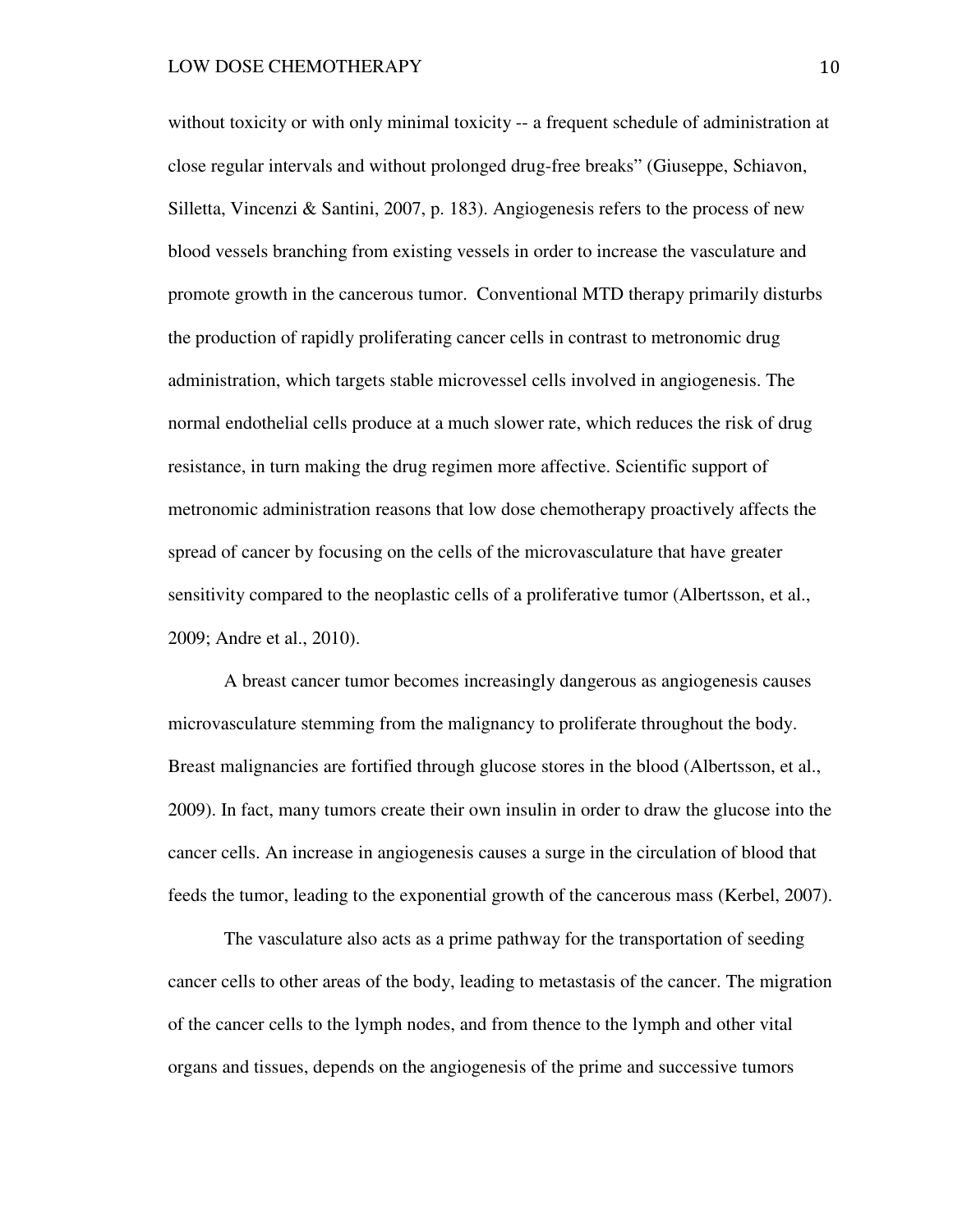(Cronin, 2010). Thus, the fight against cancer must often start at the tumor's vasculature instead of the tumor itself. In order to destruct the malignancy at its foundation, its nutrient supply and means of metastasis must be obliterated. The philosophy motivating research regarding the administration of metronomic chemotherapy stems from its ability to halt the mobilization of endothelial cells from the bone marrow in order to arrest angiogenesis (Cronin, 2010; Albertsson, et al., 2009). In order to combat cancer expansion, studies suggest that low dose chemotherapeutic agents have an antiangiogenic capacity that

Browder et al. played a pivotal role in the development of breast cancer treatment when they first examined the effectiveness of low dose chemotherapy and its antiangiogenic capabilities. Tumor-bearing mice that were given cyclophosphamide, a standard chemotherapeutic drug for breast cancer, at their maximum tolerated dose required 3 weeks to allow for bone marrow recovery before their next dose (Browder, Butterfield & Kraling, 2000). The prolonged rest period over several weeks allowed the apoptosis, or cell death, that had taken to place in the tumor to be repaired. Hence, the tumor was only superficially affected and the high dose of cyclophosphamide minimally combated the cancer malignancy. When the same drug was administered to the mice at a rate of once a week, the antiangiogenic effects remained. The tumor cells did not have the chance to repair because of the continuous influx of cytotoxic therapy, and the mice withstood the toxic effects of the drug because they were only given one third of the maximum tolerated dose (MTD). This provocative study concluded that the focus of cancer treatment may need to shift from a purely transient cytotoxic regimen, to a more conservative antiangiogenic regimen that limits chemotherapy resistance (Browder et al.).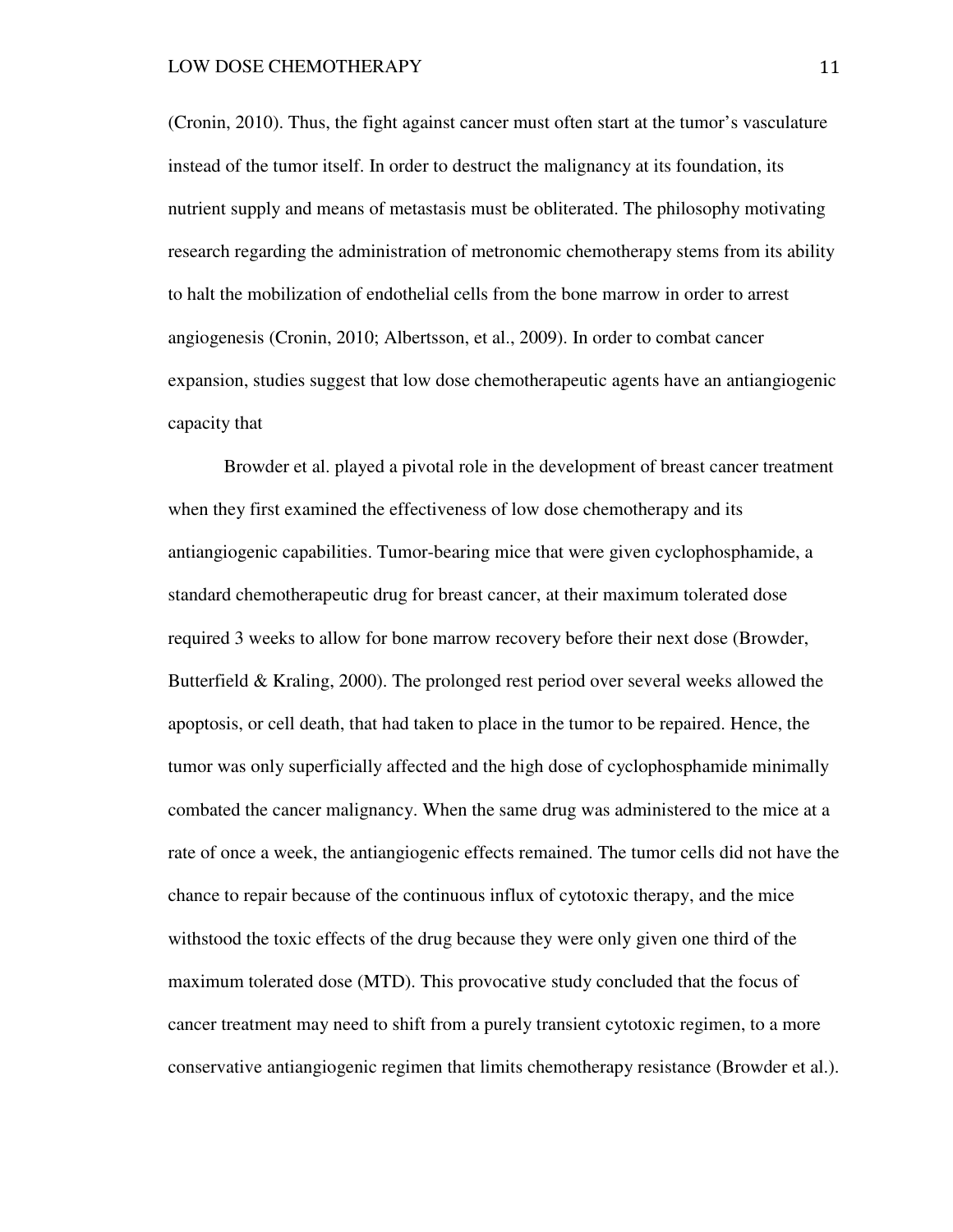This research resurfaced in the sphere on oncological research, and has been cited in current studies that support a metronomic dosage of drugs in order to combat tumor angiogenesis (Kerbel, 2007; Zelnak & ORegan, 2007; Albertsson, et al., 2009; Andre et al., 2010)

 Research continues to delve into the low dose chemotherapy regimen stipulated by Browder et al. more than ten years ago. Since the introduction of cytotoxic chemotherapeutic agents, high dose chemotherapy has remained the mainstay of cancer treatment; however, an antiangiogenic, low-toxicity preference may breathe new life into breast cancer research. The existence of fibrocystic lesions with a higher vascular density has been linked with increased risk of breast cancer and a microvessel density that is much more sensitive to antiangiogenic treatment. A study of 49 primary breast carcinomas, as well as a blind study of 165 patients with invasive breast cancer, showed that "an elevated tumor microvessel density was associated with poorer overall and relapse-free survival in all patients" (Zelnak & ORegan, 2007, p. 210). The evidence linking microvasculature to angiogenic chemotherapy treatment sparked further research into low dose chemotherapy efficacy by Zelnak and ORegan. Metronomic therapy using low doses of oral methotrexate and cyclophosphamide in patients with metastatic breast cancer demonstrated an overall response rate of 19%; the overall clinical benefit, which took into account complete response, partial response, and those with stable disease, indicated that 32% or patients given low doses of the same chemotherapy agents had a statistically significant improvement in disease treatment (Zelnak & ORegan).

 In an article published in *Nature Reviews Clinical Oncology* it was noted that the administration of minimally toxic doses of chemotherapeutic agents "inhibits tumor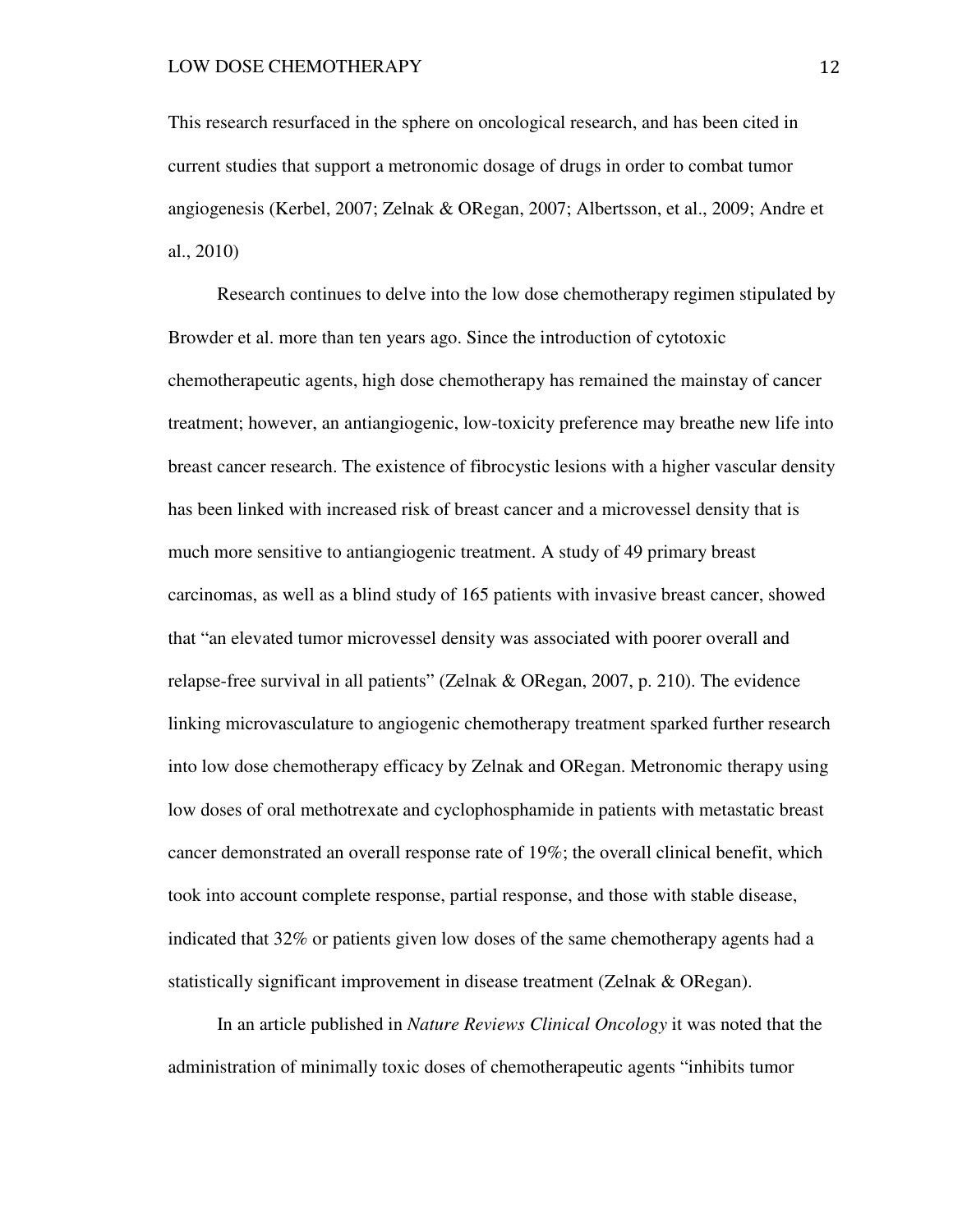#### LOW DOSE CHEMOTHERAPY 13

growth primarily through anti-angiogenic mechanisms while significantly reducing undesirable toxic side effects" (Andre et al., 2010, p. 456). A breast malignancy that is treated with a continual low dose regimen is not given time to recuperate between doses. The chemotherapeutic agents act as a consistent force against the proliferation and metastasis of the tumor, and the cancer is unable to combat the opposition (Andre et al.; Munoz, 2006).

 High dose chemotherapy, as opposed to metronomic treatment, often elicits future resistance to the cytotoxic drugs that were administered. Andre et al. (2010) proposed that patients who had undergone this regimen were minimally affected by their chemotherapy at a later time because their bodies were able to produce antibodies against their chemotherapy during the weeks set apart for their recovery between doses. Unfortunately, the patients required a rest in between doses in order to physically recuperate, but the time period was found to be detrimental to the response of their breast malignancy to their chemotherapy. Each dose patients were given using a transient, highdose approach contributed progressively more to their chemotherapy resistance, and progressively less to their fight against cancer (Andre et al., 2010).

#### **Vascular Endothelial Growth Factor**

 The case for metronomic therapy is taken a step further when one examines an angiogenic polypeptide called vascular endothelial growth factor (VEGF). A variety of human malignancies, including breast, lung, gastrointestinal tract and brain tumors, exhibit this factor (Buchner et al., 2009). The "increased expression of VEGF has been shown to be of prognostic significance in both node-negative and node-positive breast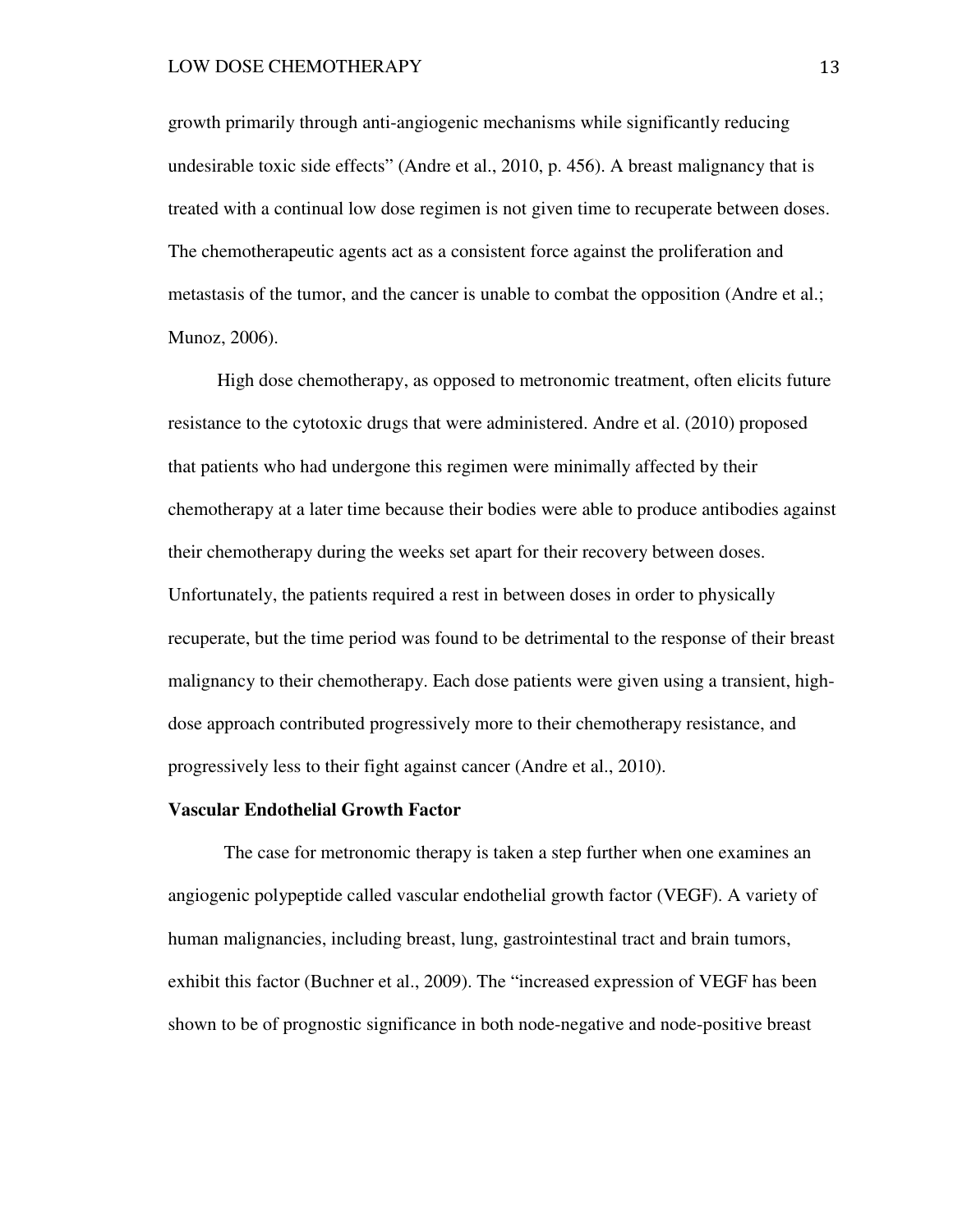carcinoma, with higher VEGF expression associated with worse overall survival," and is an indicator of tumor vasculature growth potential (Donovan & Kummar, 2006, p. 9).

The production of VEGF is directly correlated to the angiogenesis and metastasis of breast cancer, while anti-VEGF substances are equally indicative of tumor inhibition. The importance of this polypeptide lies in the fact that the ability of a chemotherapeutic agent to oppose its effects has become a marked indicator of cancer remission. Patients with disseminated breast cancer have been noted to show higher serum VEGF concentrations in comparison to those with localized cancer. The presence of VGEF and its relationship with breast cancer may indicate the growth factor's specific role in angiogenesis and breast cancer development (Salter & Miller, 2007). Normal physiologic conditions exhibit a clear balance between angiogenic mediators and antiangiogenic substances. When the body is faced with a hypoxic or inflammatory stimulus, such as a malignant mass, "the balance is 'tipped' in favor of angiogenesis, and the switch promoting new vessel growth and recruitment is activated" (Salter  $\&$  Miller, 2007, p. 518).

 VEGF is responsible for endothelial cell activation that is necessary for the formation of microvasculature. The inhibition of this polypeptide is vital to decreasing angiogenesis and its role in breast cancer metastasis. VEGF causes "upregulation of integrin expression and changes in the cell cytoskeleton" (Donovan & Kummar, 2006, p. 10). The intricate, cellular process facilitates the movement and development of endothelial cells and the formation of new blood vessels. If chemotherapeutic drugs can act as a barrier to the production of VEGF, and thus stop angiogenesis at its roots, then their efficacy is greatly increased (Scharovsky, Mainetti & Rozados, 2009).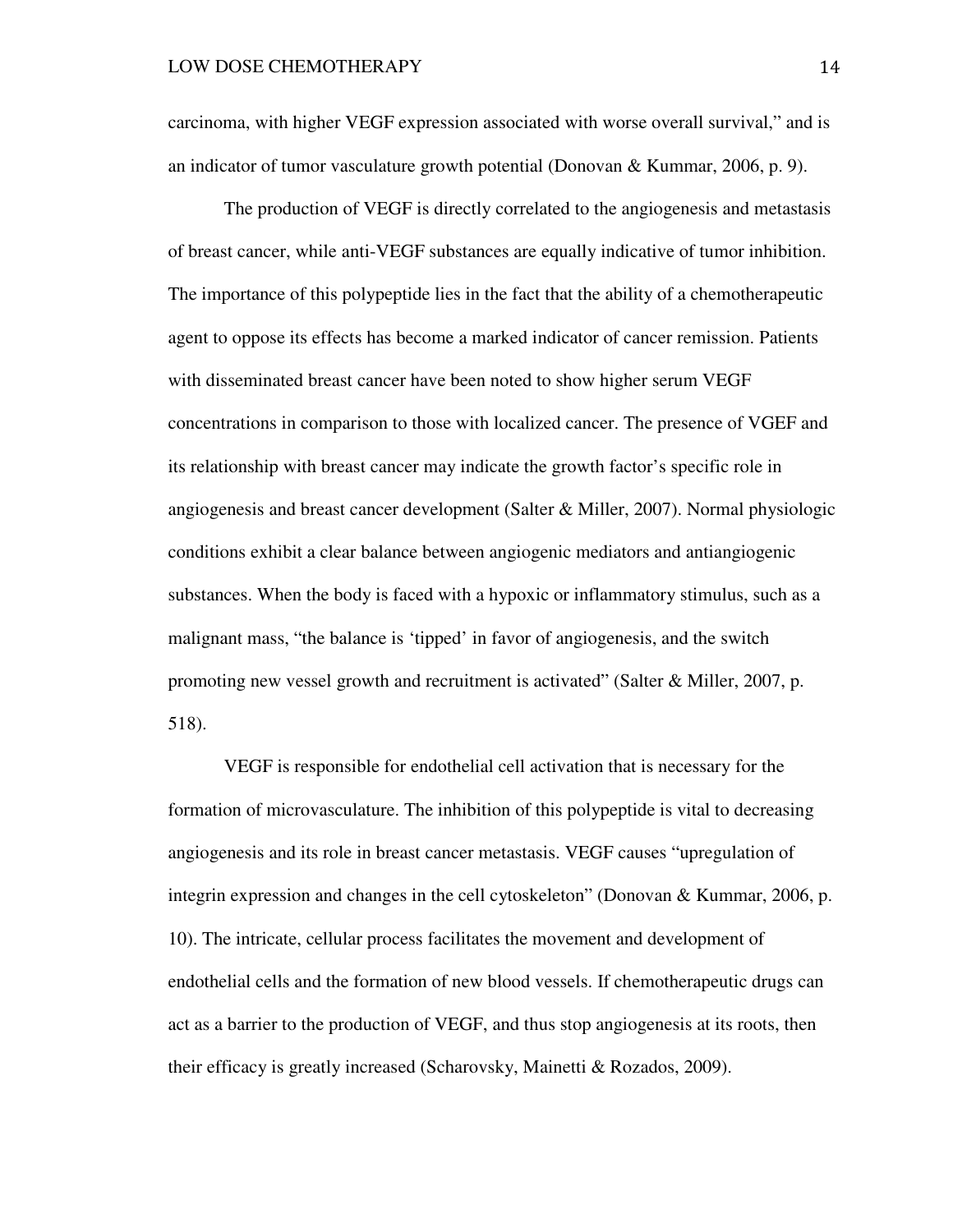Research regarding the ability of low dose chemotherapy to restrict the formation of endothelial growth via VEGF was first performed, and published in the *Annals of Oncology*. Colleoni et al. studied 63 patients with metastatic breast cancer that had been previously treated with various chemotherapeutic agents. These patients had been given chemotherapeutic drugs previously, but had developed resistance to the cytotoxicity of their prescribed treatments because their chemotherapy was apportioned to them in high doses. The median serum VGEF level baseline at the initiation of the study was calculated at 315 pg/ml, and after 6 months the VGEF levels had decreased to a significantly lower level of 195 pg/ml. Colleoni et al. concluded that low doses of cyclophosphamide and methotrexate "demonstrated significant efficacy in pre-treated metastatic breast cancer" (Colleoni et al., 2002, p. 78). The study also indicated that a low dose chemotherapeutic regimen counteracts malignancy over time by inhibiting tumor proliferation by decreasing serum levels of VGEF (Scharovsky, Mainetti & Rozados, 2009). The groundbreaking research performed by Colleoni et al. has sparked research that further supports the VEGF role in therapeutic philosophy, and may lead to the implementation of this therapy in future oncological treatment.

#### **Quality of Life**

 Patients with breast cancer are often seen as a physical diagnosis, a metastasizing tumor, or a medical challenge to many physicians. In reality, oncologists must recognize their humanity primarily, and then their disease, and all facets of their personhood should be of upmost importance. In order to accomplish holistic care, the quality of life of the patient must take precedence along with their physical healing. Fedele et al. stated this concept perfectly in their study found in the *European Journal of Cancer*: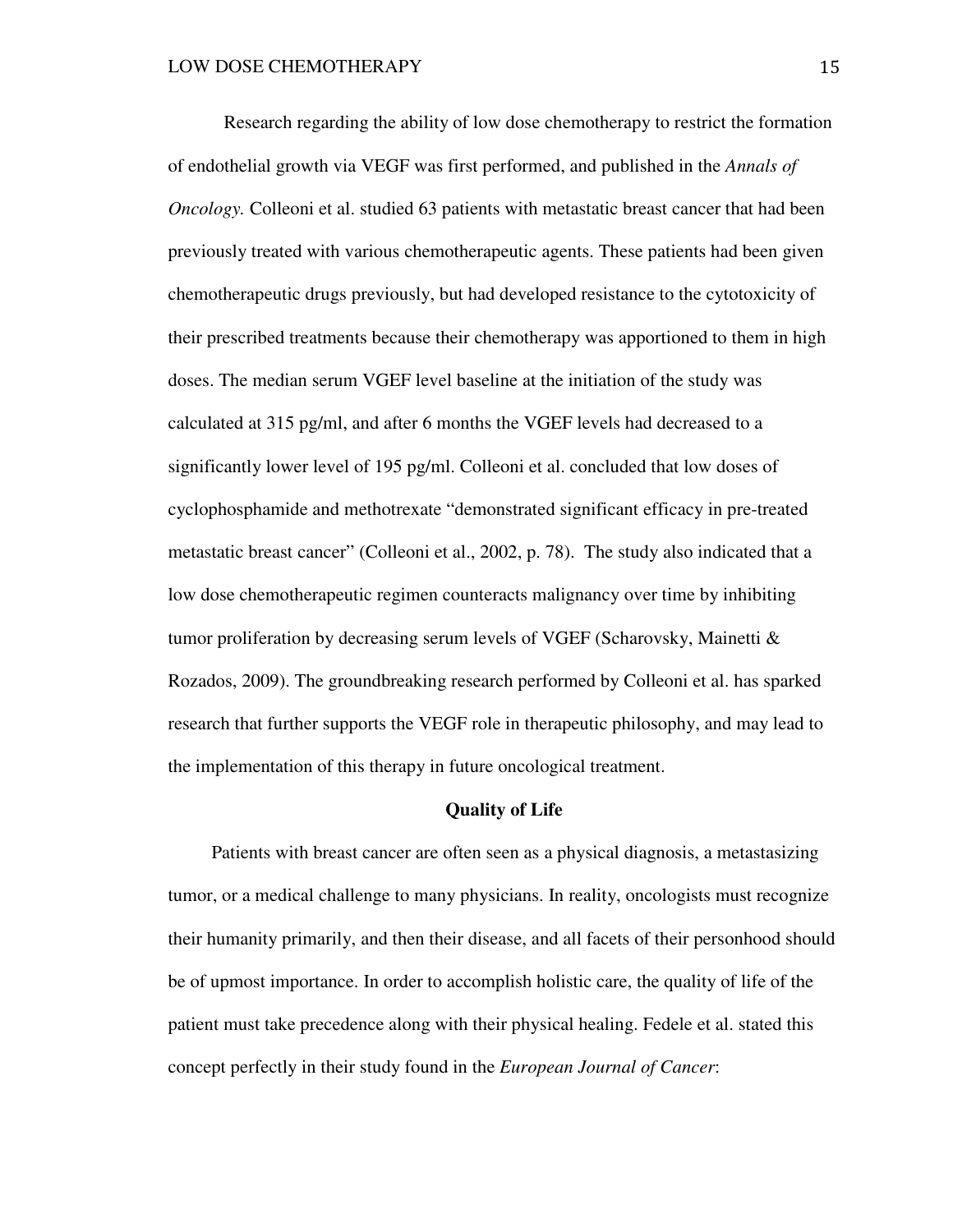Metastatic breast cancer (MBC) is a highly heterogeneous disease, and decisions regarding its treatment must be driven by multiple considerations, including not only the clinical and biological parameters of the case but also patient preferences. Despite recent advances in our understanding of the biology of MBC and in the development of new types of therapy, the disease remains incurable. The goals of treatment are, therefore, palliative – prolonged survival, control of symptoms, improvement or maintenance of quality of life – all of which require a careful balance between treatment efficacy and toxicity (Fedele, Marino, Orlando, Schiavone, Nacci, Sponziello, Rizzo et al., 2011).

 It has long been thought that in order to reap the benefits of chemotherapy one's quality of life must also suffer. The origins of chemotherapy were derived out of a mentality that the greatest amount of cytotoxic drugs tolerated by the patient would produce the greatest antitumor result. Chemotherapy has been pumped liberally into women fighting breast cancer for decades and has left society with the standard mental image of a woman in the midst of her battle: suffering from significant alopecia, everpresent fatigue, unable to participate in life's routines, and frail. In essence, the public has come to define chemotherapy as a drug that sustains the duration of life but saps the patient's ability to thrive. If low dose chemotherapy is to take its place amongst the mainstream treatments for breast cancer, patients may question its effectiveness: Is it really possible that cancer can be fought without completely dismantling the activities of daily life?

 Levels of toxicity may measure chemotherapy benefits on the cellular level, but surveys concerning the health related quality of life take into account the effects of the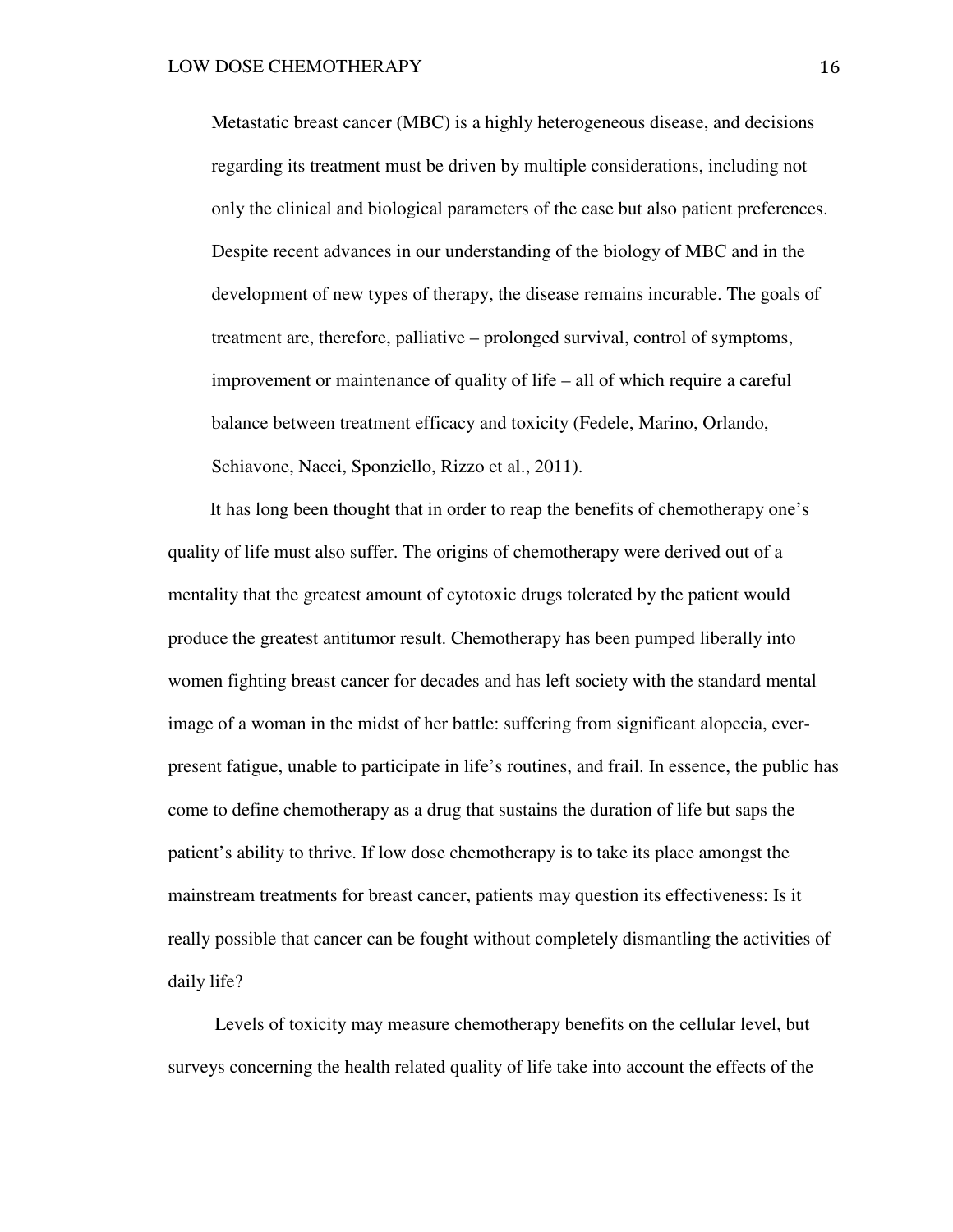breast cancer on a woman's well-being (Richardson, Wang, Hartzema, & Wagner, 2007). In fact, if the quality of life drops significantly, the affected breast cancer patient may choose to discontinue treatment. When given the chance to live longer while suffering the repercussions of cytotoxic treatment or decrease one's lifespan but live free of the side effects, the patient will often choose the latter. If the side effects of chemotherapeutic drugs become so severe that the patient drops out of treatment, then the utility of chemotherapy is greatly compromised (Richardson et al.).

 If further research illuminates anti-cancer success with a low dose chemotherapy regimen, a solution to women who will to experience the anticancer benefits of chemotherapy, without losing their quality of life in the process, may be on the horizon. Decreased doses of chemotherapeutic agents produce less harmful side effects without losing efficacy, making them an advantageous choice for oncologists nationwide.

# **Physical and Symptomatic Advantages of Low Dose Chemotherapy**

Women battling breast cancer may believe that the extent of their trials resulting from their therapy is the loss of their hair and nausea. However, the potential for a more severe illness or symptoms to arise from the effects of chemotherapeutic agents is a grave reality that must be considered before entering into a chemotherapy regimen. The quality of life for breast cancer patients is already compromised due to neutropenic tendencies and a lingering muscle weakness. When high dosages chemotherapy are added to the quality of life equation, severe cardiac, cognitive, and ocular effects have been noted (Azim, Azambuja, Colozza, Bines & Piccart, 2011; Dutta, 2011; Schmid, Kornek, Scheithauer & Binder, 2006).

#### **Cardiotoxicity**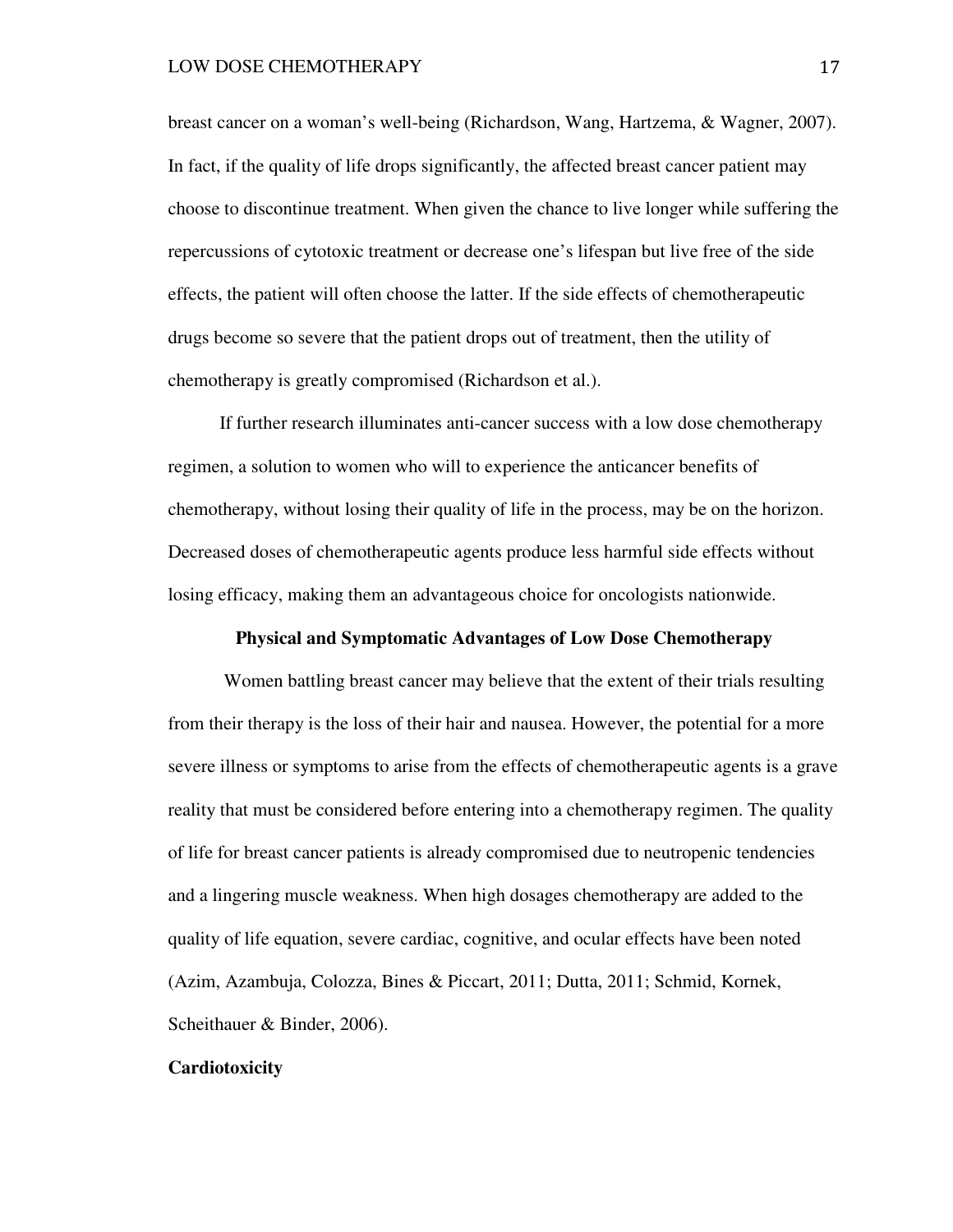The effects of aggressive chemotherapy using the breast cancer patient's maximum tolerated dose suggest a trend between increased dosage and damage to cardiac health. For many breast cancer patients, the diagnosis of cancer is not their first medical complication. In today's modern society, where heart disease has grown to play the major role in mortality amongst the American public, it is vital that oncologists subject their patients to as little cardiac toxicity as possible. Low dose chemotherapy is able to target the patient's carcinoma without leading to proliferative cardiac cell death.

 Anthracycline-based regimens using doxorubicin or epirubicin have become widely used cytotoxic drugs in the past thirty years. These agents carry a significant risk for cardiac toxicity, which increases directly with the administration of transitory high dose of chemotherapy using a MTD regimen (Azim et al., 2011; Matfin & Port, 2009). The elevated dose of cytotoxic drugs, more specifically those included from the arthracycline spectrum, correlated with an increase in cardiac injury. Free radicals derived from these toxic medications are believed to damage myocardial cells, but the symptoms of the damage often lie dormant for years following the immediate injury (Bird & Swain, 2008). Even though the effects of the aggressive chemotherapy are not always immediately diagnosed, the impact of the cardiac impairment can express itself years later as congestive heart failure. Azim et al. studied the likelihood of breast cancer patients acquiring congestive heart failure (CHF) in relation to chemotherapy dosages. They documented that patients who received cumulative doses not exceeding those used in standard regimens had an 8-year probability of acquiring CHF calculated at 0.37% compared with 4.97% probability for those who received higher doses (Azim et al.).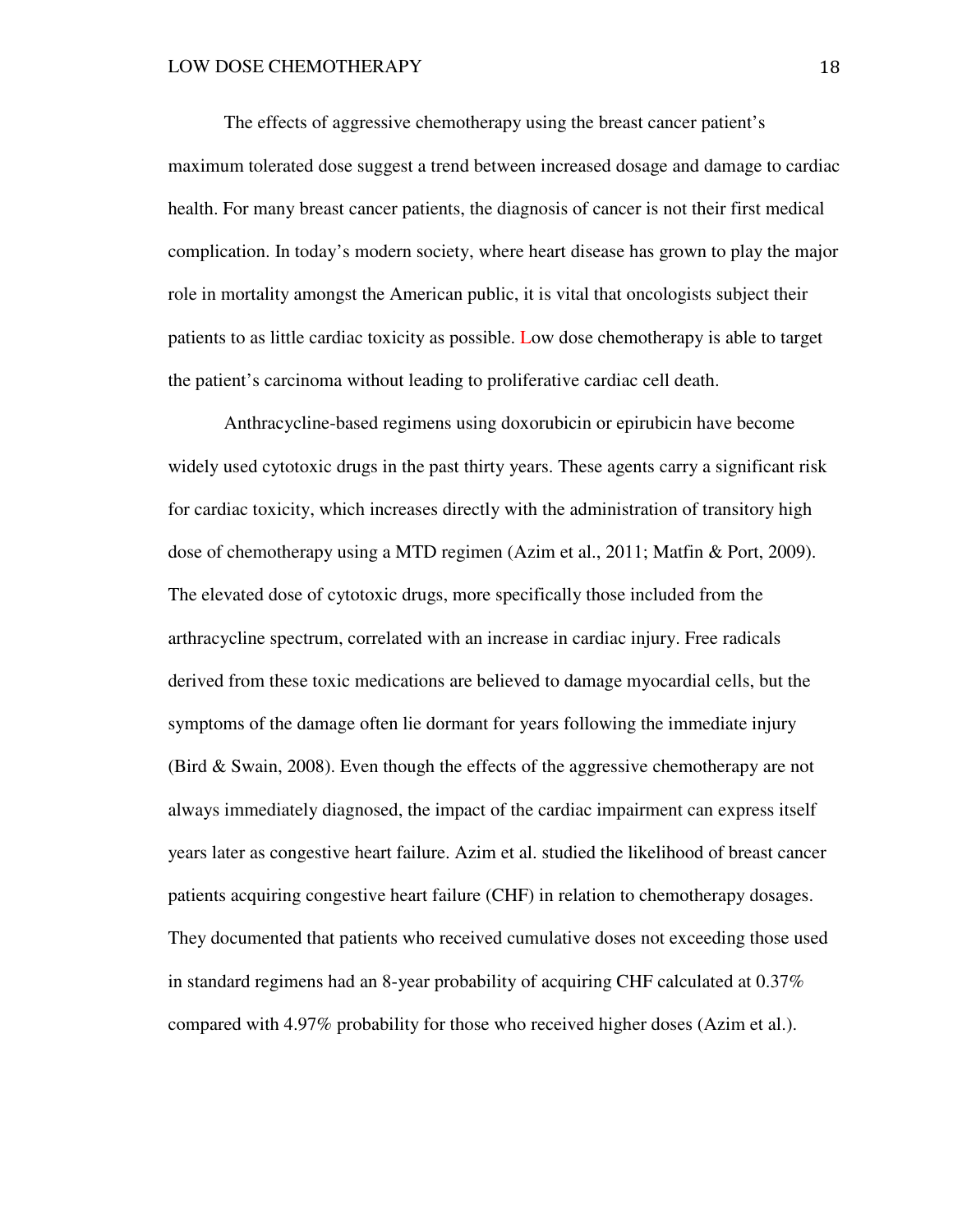In 2008, *Clinical Cancer Research* published a study that delved further into CHF and the prevalence of chemotherapeutic regimens that promoted the disease. For eight years, 85 breast cancer patients were given a cumulative dose of 600mg/m2 of epirubicin and were tracked alongside 65 patients who were administered a cumulative dose of 300mg/m2 of epirubicin. The end results revealed that not one of the sixty-five patients given the lower dose acquired CHF, but 2% of those given the larger 600mg/m2 dose were diagnosed with the cardiac disease. Although 2% may seem like a small margin, in the scheme of the big picture that small percentage amounts to thousands of breast cancer patients diagnosed with heart failure. Epirubicin is neither an obscure chemotherapeutic drug, nor is it considered to be more harmful or toxic compared to other cytotoxic drugs (Bird & Swain, 2008). The effects of this study gave scientists heightened insight into cytotoxic regimens as a whole, and the significance the amount and duration of a drug given has on the heart compared to the drug itself.

In those patients who had risk factors for cardiac complications in addition to their malignancy, such as old age, smoking, hypertension, mediastinal radiotherapy, and preexisting coronary artery disease; the harm that ensued high dose chemotherapy was even greater. Acute cardiac side effects of the high dose cytotoxic medications included left ventricular dysfunction, arrhythmias, pericarditis, and myocarditis (Bird & Swain, 2008).

 In addition to congestive heart failure, cardiomyopathy in general has also been linked with the ingestion of high doses of chemotherapeutic drugs. The connection between increased dosages of doxorubicin and damage to cardiac musculature is often apparent 2 to 3 days after the initiation of high dose therapy. A patient may also present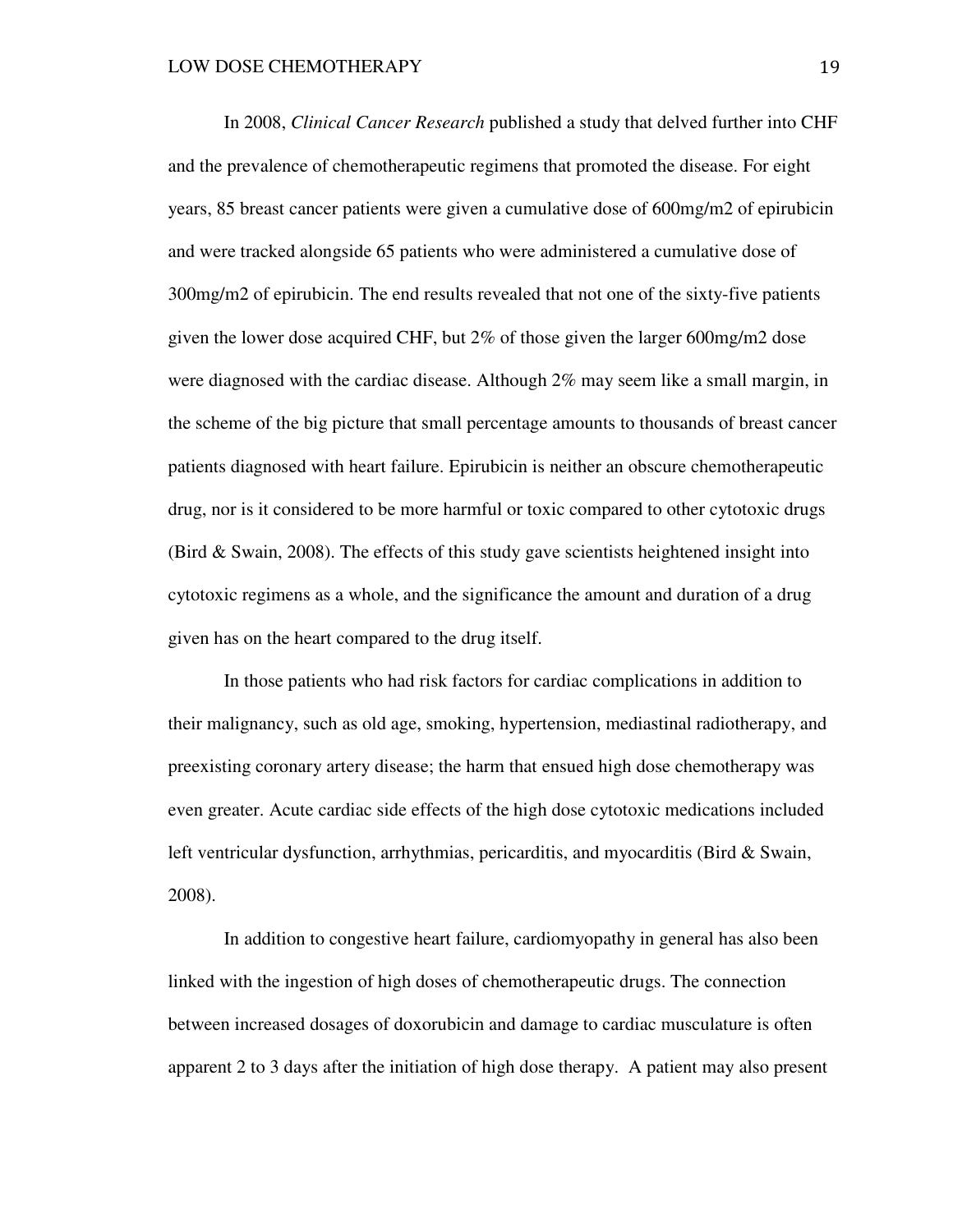with arrhythmias, conduction disorders, and acute pericarditis and myocarditis after undergoing an anthracycline-based regimen. Instances of dose-dependent cardiomyopathy, secondary to cytotoxic medication ingestion, often lead to chronic debilitation of the patient's cardiac health (Matfin & Port, 2009).

The rise in dosage correlated diametrically to the percentages of those who developed CHF and/or suffered from a cardiac event. After supporting the existence of the aforementioned relationship, *Expert Reviews* (Yusuf, Ilias-Khan, & Durand, 2011) expanded on the specific ways the chemotherapeutic anthracycline-based regimen negatively affects the heart. Cytotoxic drugs lead to cardiomyopathy by disrupting myofilament protein synthesis, resulting in the necrosis of the cardiac cells inhibited by the resulting lack of cardiac proteins. These mechanisms have been linked with the swelling of the mitochondria and chromatin loss hours after the initial maximum tolerated dose. These microscopic changes present as cardiac remodeling and eventually lead to left ventricular systolic failure, diastolic dysfunction, and even mortality (Yusuf et al.).

## **Chemotherapy Induced Cognitive Impairment**

 As breast cancer awareness has increased, so has the demand for research concerning the specifics of the illness. In an article found in the *Journal of Cancer Research and Therapeutics*, clinical neuropsychologist Varsha Dutta discussed the decrease in cognitive capabilities reported by women following chemotherapy called CICI, or chemotherapy-induced cognitive impairment. Terms such as "chemobrain" and "chemofog" have been coined to describe women who have reported experiencing increased difficulties with concentration or planning and loss of short-term memory. Chemotherapeutic drugs that induce an inflammatory cellular environment raise TNF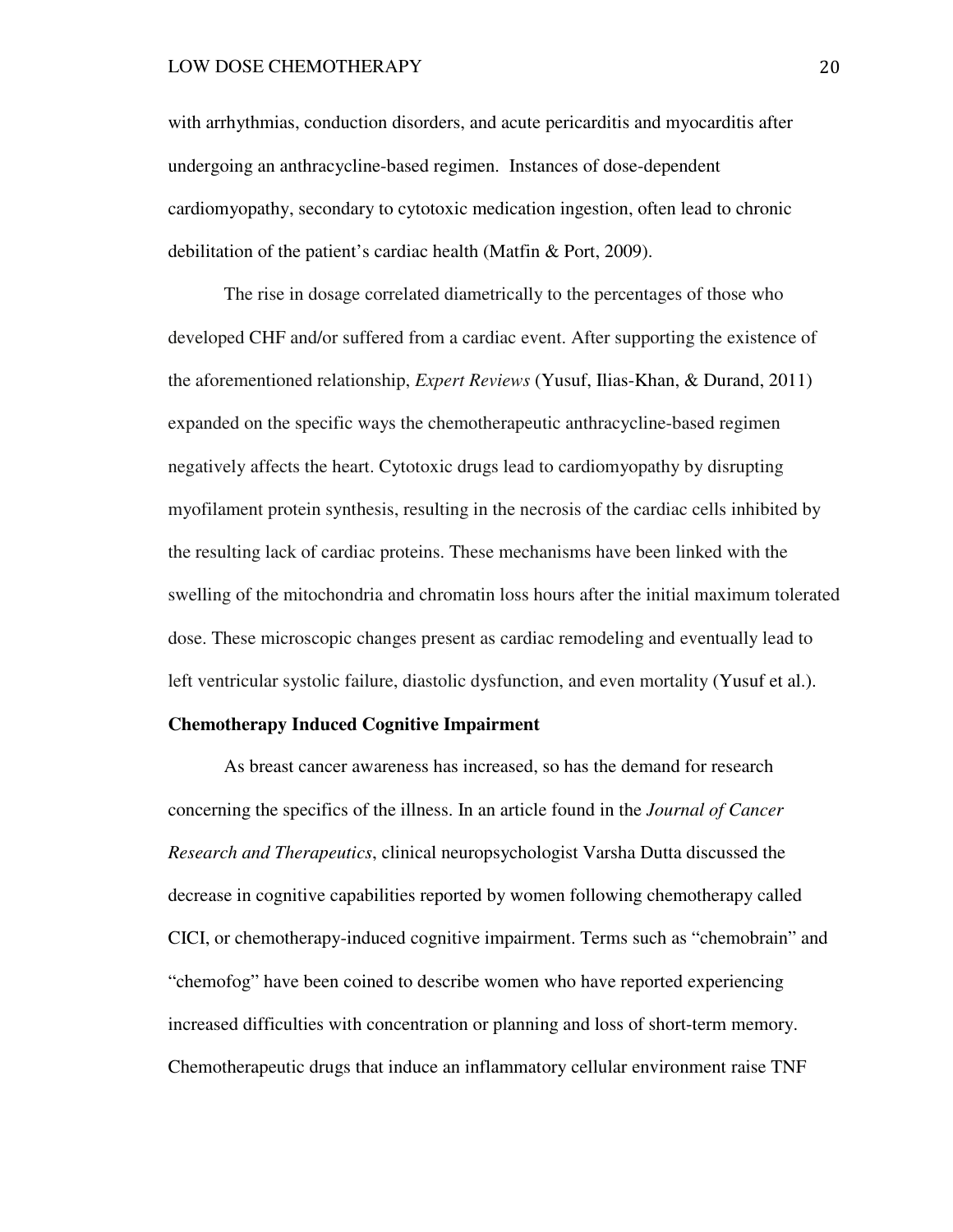Alpha levels that have been shown to produce neuronal injury and disrupt brain metabolism because they target the nerve fibers that act as transmitters for electric signals in the brain (Dutta, 2011).

The *Journal of Pain and Symptom Management* reported: "The incidence of long term CICI can affect a significant portion of cancer survivors, with an incident rate ranging from 16 to 75%," and has been shown to progress for 2 to 10 years after its manifestation in some patients (Argyriou, Assimakopoulos, Iconomou, Giannakopoulou & Kalofonos, 2011, p. 127). This sheds light on the concept that the cognitive effects of high dose chemotherapy, be they serious or simply inconvenient, may endure for years, and the cessation of symptoms is not contingent on chemotherapy termination.

The *Journal of the National Cancer Institute* found that those who received high dose chemotherapy had a statistically significant increased risk of cognitive impairment compared with those who did not undergo chemotherapy. However, low dose chemotherapy treatment was also included in the equation, and the same study showed a decreased risk for CICI in patients taking metronomic doses. In fact, that same selection of patients did not show a statistically significantly elevated risk compared with the control group comprised of healthy individuals who did not have breast cancer, and had no previous exposure to chemotherapeutic agents (Schagen, Muller, Boogerd, Mellenbergh & Van Dam, 2006, p.1743). It was concluded that the probability of a patient developing debilitated cognitive capabilities decreased when cytotoxic drugs were received in smaller increments on a more continual basis.

In addition to brain matter as a whole, the hippocampus is also a target, due to its glucocorticoid receptors. Chemotherapeutic agents elevate glucocorticoids, which can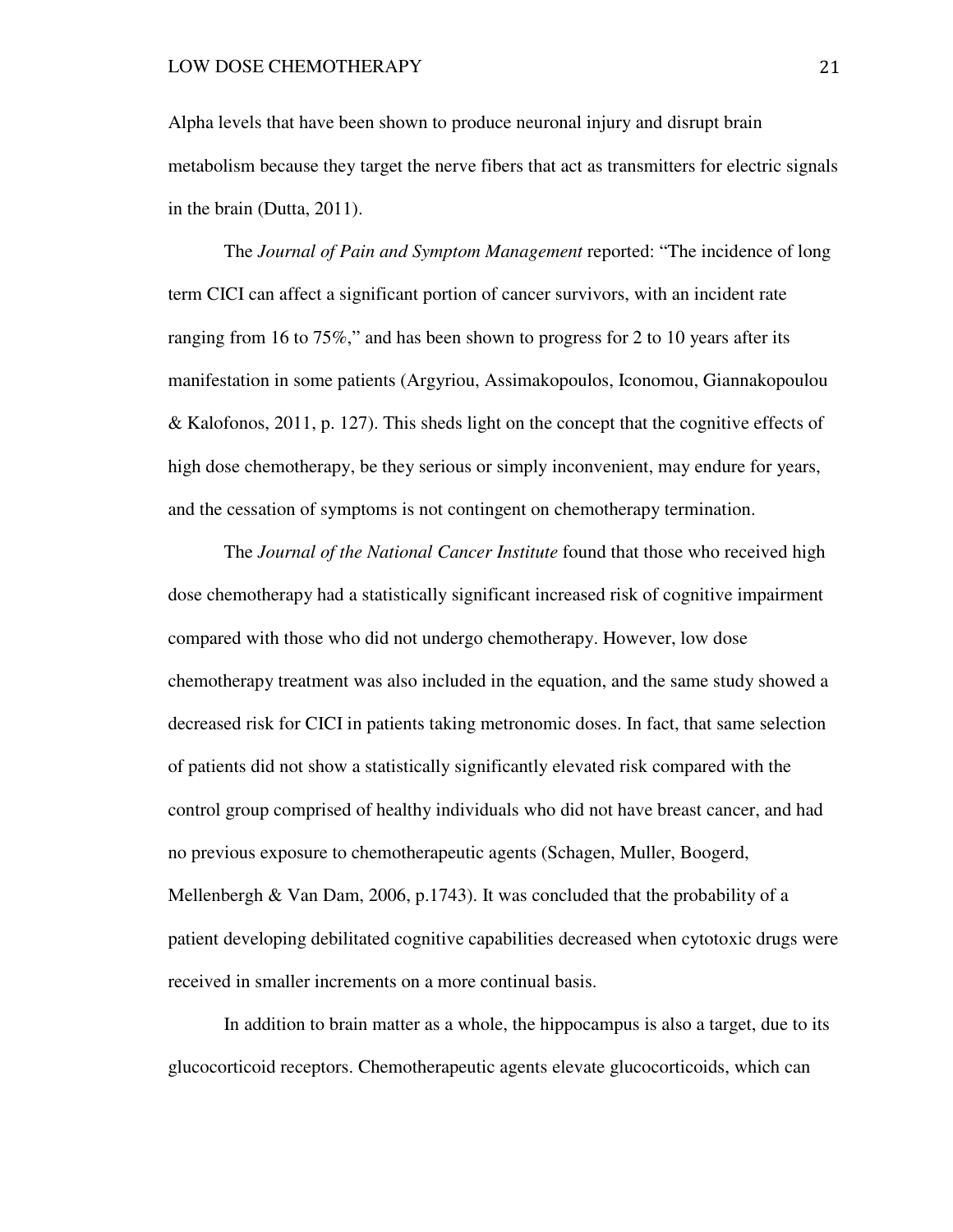have "a detrimental effect in the form of heightened susceptibility to neurotoxic stress, obstructed neuronal growth, and increased cell death within the hippocampus" (Dutta, 2011, p. 267). Simply stated, Dutta contends that increased doses of cytotoxic drugs induce a heightened stress response, causing the release of glucocorticoids, which in turn damages the hippocampus. The end result of this process is a decrease in functioning of the brain, and a symptomatic response shown as an inability to focus, or as a patient in the study stated, "vague forms of cloudiness that often comes in the way of daily planning of even routine chores" (Dutta, 2011, p.266).

## **Optic Side Effects**

 (sentence erased) Vision is an imperative component in evaluating a breast cancer patient's quality of life, and risk to one's visual acuity can essentially dissuade a decision to undergo chemotherapy. The recommendation of cytotoxic drugs for treatment of cancer requires an attention to detail and a holistic approach that encompasses all the potential physical harm of the treatment before the first dose is administered. If a breast cancer patient realizes she is consuming drugs that have a risk for a loss in vision, she may reconsider the end result of her chemotherapy prescription and opt for an alternative approach (Schmid, Kornek, Scheithauer & Binder, 2006).

 In an ideal medical environment, oncologists would work closely with each medical profession, including the ophthalmologist, and cover the entire spectrum of potential obstacles when treating a breast cancer patient. However, physicians do not have the time, or the capabilities, to converse with every single player on a patient's healthcare team. In view of this reality, it is thus even more critical that oncologists develop a wide scope of knowledge of the visual symptoms of the chemotherapeutic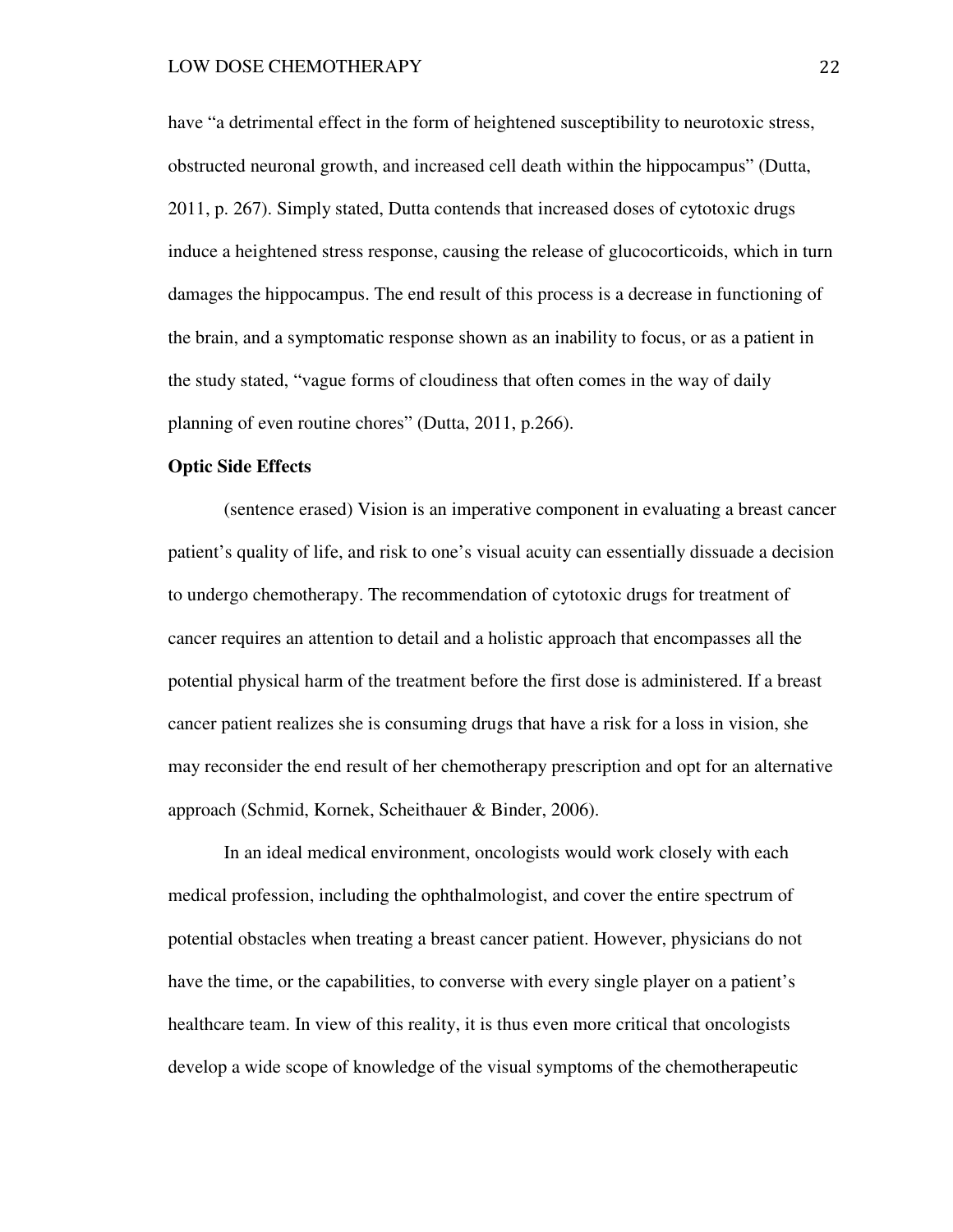drugs they prescribe, and work closely with the patient recipient of the cytotoxic treatment to ensure that their needs are the number on priority.

Visual deformities, as a result of cytotoxic medication, will often progress slowly and subtlety. Patients will report ocular disturbances when they have grown to be a nuisance, but by that time the chemotherapy has usually caused serious damage. At first, the clinician and breast cancer patient may find it difficult to detect many of these ocular toxicities. However, if the symptoms are not recognized early, the optic damage may have progressed to the point of becoming irreversible (Schmid et al., 2006).

Further research has been performed to evaluate optic nerve and retinal changes in patients exposed to high dose chemotherapy*. The American Journal of Medical Sciences* published the research of Dr. Preston Blomquist, who observed that ocular toxicity is seen in up to 25% of patients who have undergone a high-dose intravenous therapy using the chemotherapeutic agent methotrexate (Blomquist, 2011). Periorbital edema, orbital pain, blurred vision, photophobia, and conjunctivitis were all taken into account under the definition of ocular toxicity. Blomquist's metanalysis found that at the culmination of chemotherapy varying degrees of vision loss and microvascular lesions on the optic disc and retina indicated widespread ocular toxicity potentiated by a high dose regimen. Noted side effects included flashes of light across the visual field caused by paclitaxel and docetaxel, retinal hemorrhages due to interferon therapy, and keratopathy as a result of an aggressive tamoxifen regimen. In light of his research he concluded, "Ocular toxicity is common at high dosages," and "the risk of toxicity is much lower with low-dose treatment" (Blomquist, 2011, p. 65).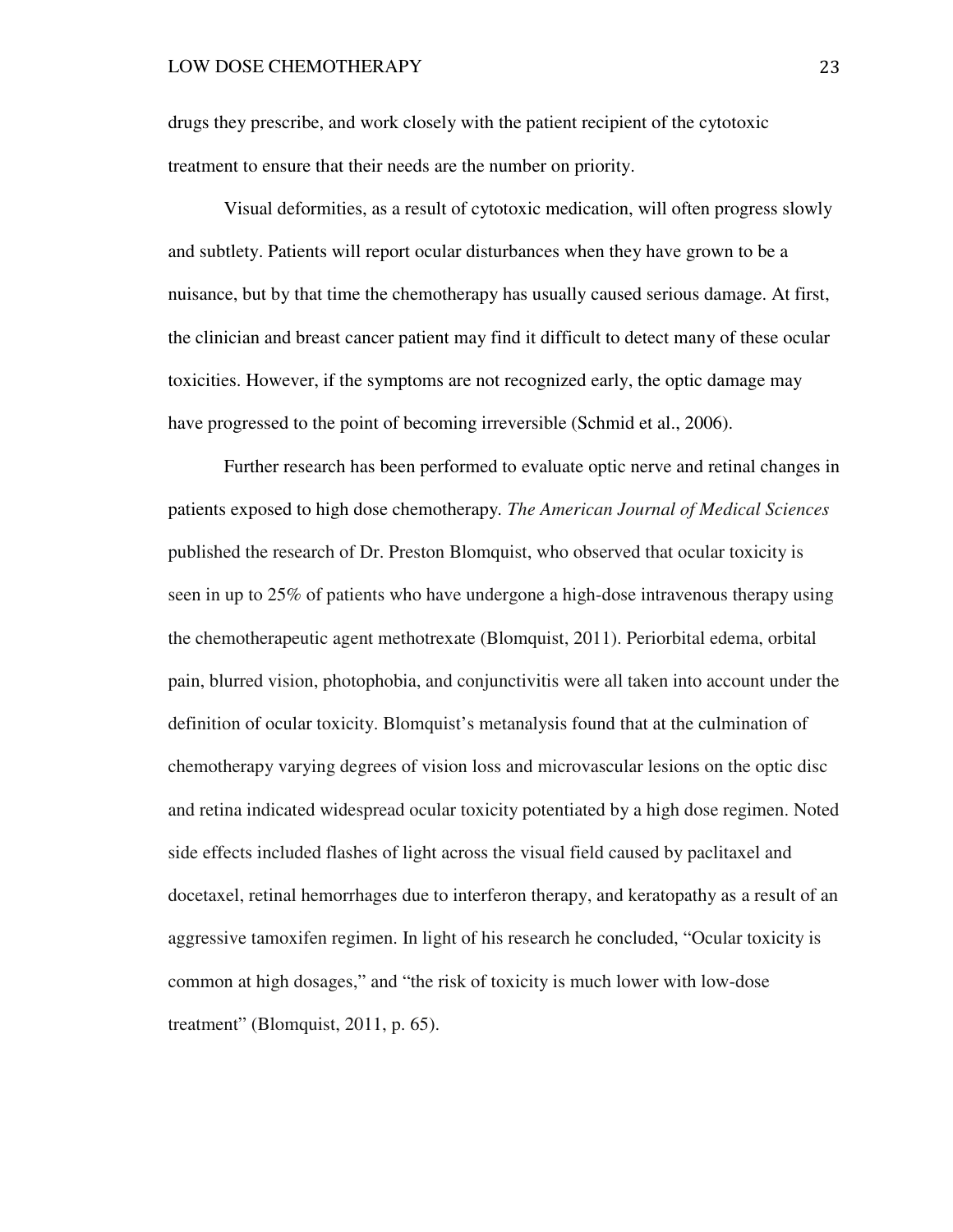For patients receiving combination or single-agent chemotherapy it is felt that ocular toxicity may occur with more intensive regimens, otherwise noted as high dose chemotherapy. Chemotherapeutic drugs from all classifications induced ocular toxicities. Noted opthalmic symptoms of cyclophosphamide included blurred vision, keratoconjunctivitis sicca, pinpoint pupils, and blepharcoconjunctivitis. Cisplatin was connected to papilledema, optic neuritis, color blindness, and cortical blindness. Injections of 5-fluorouracil produced a host of negative symptoms: blurred vision, ocular pain, circumorbital edema, and irritative conjunctivitis comprised only part of the list. In review, the presence of optic effects subsequent to high dose chemotherapy may play a role in the development of an oncological preference geared toward metronomic chemotherapeutic administration (Wickremasinghe, Dansingani, Tranos, Davey, Liyanage & Jones, 2007).

### **The Adjuvant Potential of Low Dose Chemotherapy**

The compatibility of low dose chemotherapy, in relation to adjunctive agents, must be established if it is to act as a contributing factor in the realm of oncological treatment. Scientific dialogue surrounding the use of insulin in potentiating the effects of chemotherapy foresees that lower doses of cytotoxic drugs, when coupled with insulin administration, may be effective in fighting breast cancer. This hypothesis, though still fresh in the research field, may prove to establish itself as more than optimism if fostered through further scientific understanding.

#### **Insulin Potentiated Chemotherapy**

Surprisingly, the role of insulin in the transportation of chemotherapeutic agents intracellularly may be a contributing factor in treating breast cancer malignancies. Those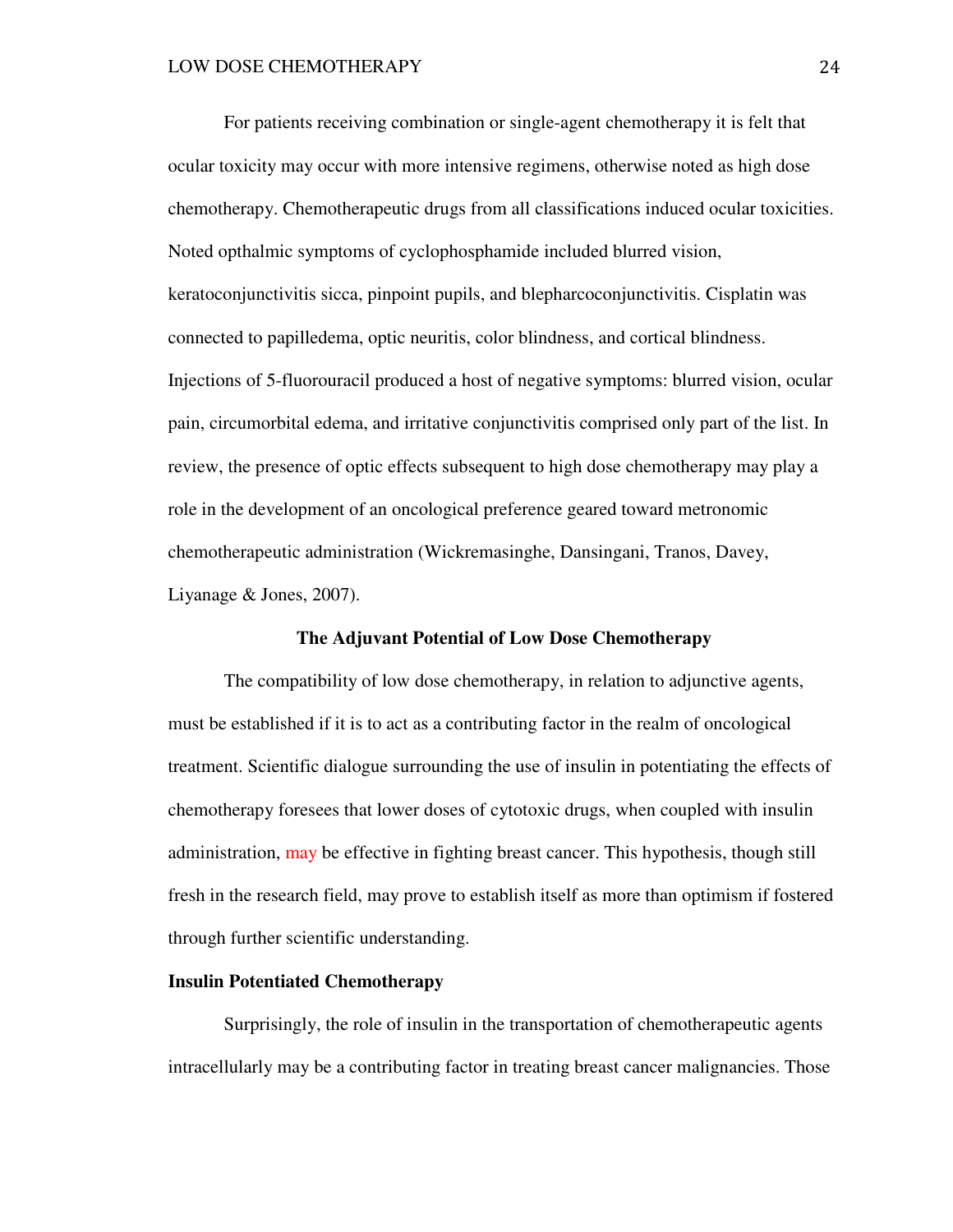#### LOW DOSE CHEMOTHERAPY 25

in support of Insulin Potentiation Therapy maintain that administering insulin along with low doses of chemotherapy helps to promote the uptake of the cytotoxic drugs by tumors. Their research suggests that because a greater percentage of the chemotherapeutic drugs are engulfed by the tumor, less of the anti-cancer drugs are needed to ensure malignancy destruction (Damyanov, Radoslavova, Gavrilov & Stoeva, 2009).

It is important to note the effects insulin has on healthy cells that led scientists to research its value in fighting cancer. Advocates of Insulin Potentiated Therapy believe that cancer cells are more sensitive to insulin because they consume more glucose than normal cells (Memorial Sloan-Kettering Cancer Center, 2011). Insulin increases cell membrane permeability and facilitates the movement of particles and toxins across the semipermeable membrane. It also, "Influences the metabolic processes with a number of physicochemical changes which help the recuperating processes" (Damyanov et al., 2009, p. 712). Simply stated, insulin has the ability to carry multiple biological factors into the cell, as well as the ability to alter cellular function in order to ignite the healing process.

The first in-depth study to elaborate in insulin potentiated therapy was cited in *Clinical Cancer Pharmacology.* This research examined the effects of insulin in a randomized clinical trial comprised of 30 women with metastatic breast cancer (Lasalvia-Prisco, Cucchi, Vazquez, Golomar, Lasalvia-Galante & Gordon, 2004). All of the patients had measurable lesions that were resistant to flourouracil, adriamycin, cyclophosphamide, and hormone therapy. They found that the hypothesized antitumoral effect of methotrexate was supported by their data, and that methotrexate administered with insulin produced the greatest benefit in their patients. Those who were given the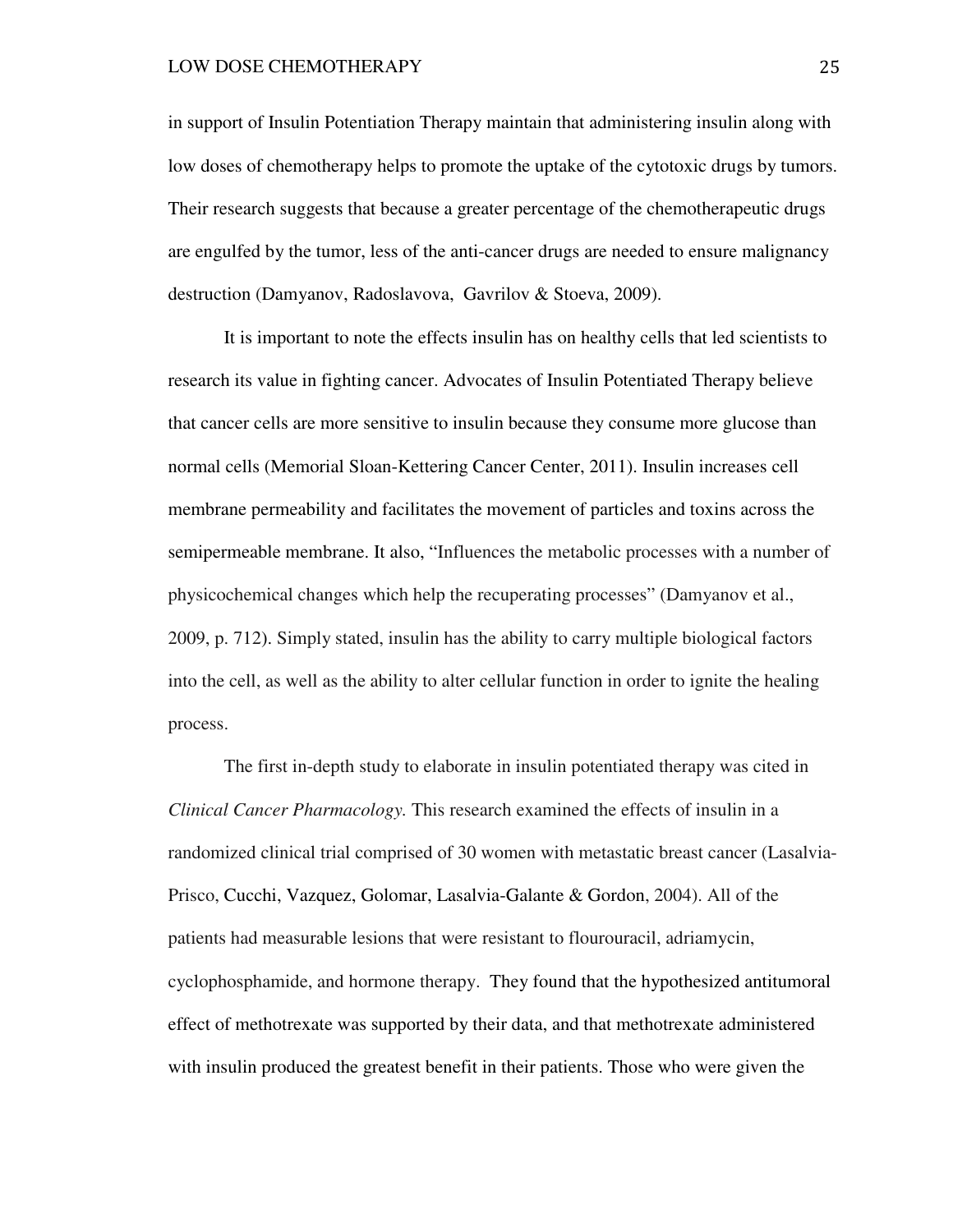combination of the two, instead of solely insulin or solely methotrexate, had the lowest increase in tumor size and greatest antitumoral influence (Lasalvia-Prisco et al., 2004).

Lasalvia-Prisco et al. played a pivotal role in placing insulin potentiated therapy on the radar for other oncology researchers (Damyanov et al., 2009). In an article published in the *Journal of BUON*, it was projected that insulin stayed true to its role in normal functioning as a carrier of particles when given with chemotherapy. This study theorized that the increased permeability of the cancer cell due to insulin administration allows for an increase in the levels of the intracellular chemotherapeutic agents (Damyanov et al., 2009; Memorial Sloan-Kettering Cancer Center, 2011). Insulin also affected the metabolism in the tumor cells, thereby increasing the amount of cells that stayed in the S phase- a phase during which they are more sensitive to cytotoxic agents. Tumor cells also have an increased number of insulin receptors, which make them more susceptible to both of these processes and significantly more vulnerable to low doses of chemotherapy (Damyanov et al., 2009).

 The patients who comprised this study were all diagnosed with metastatic malignancies that had been unsuccessfully treated with previous regimens. Their chemotherapy was well tolerated and the only side effects they identified were weakness and sleepiness following their first injections. Their labs showed no toxicity and there were minor elevations in their liver enzymes in the first six weeks but they normalized "without any addition measures during treatment" (Damyanov et al., 2009, p. 714).

 Damyanov et al. and Lasalvio-Prisco et al. performed small studies, but the evidence formed may prove to have a large impact on the future of chemotherapy. These studies advocate for the benefits of a low dose regimen in preference to high doses of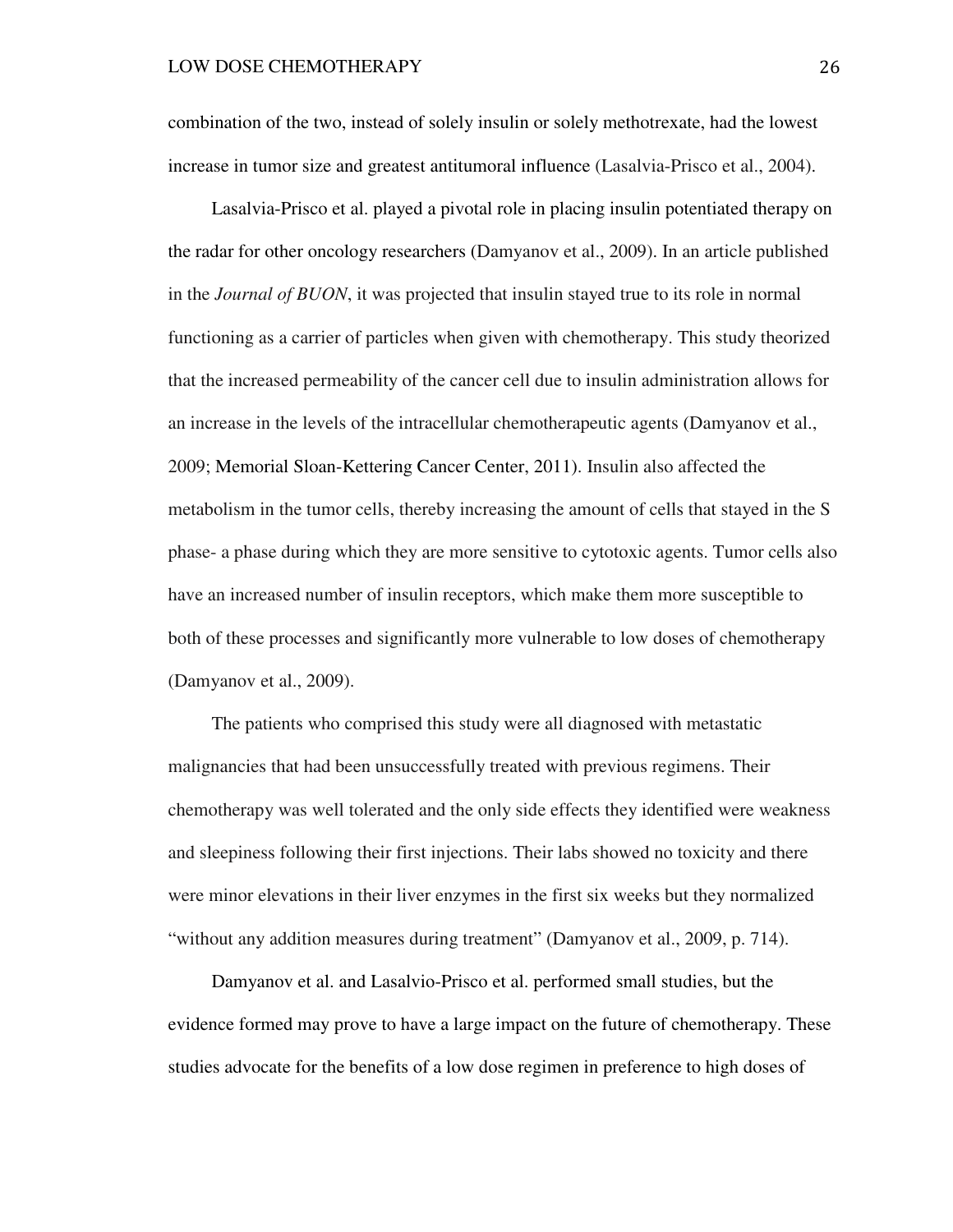chemotherapy, and offer hope of developing alternative approaches in the fight against breast malignancy. Further research is required to construct a holistic view of this therapy; however, the flexibility of low dose chemotherapy considering its minimal toxicity, makes it a prime candidate for adjunctive chemotherapy research.

# **Conclusion**

 Women around the world diagnosed with breast cancer are battling every day for survival. The effects of high dose chemotherapy have formed a distorted picture of the necessity for a decreased quality of life in order to insure cancer remission. The evidence supporting low dose chemotherapy and its efficacy may potentially act as an answer for women who desire to hold the upper hand in their fight against cancer, while continuing to perform activities of their daily life.

 The allure of low dose chemotherapy is in large part due to its antiangiogenic basis. Those in favor of metronomic chemotherapy administration propose this regimen combats breast malignancies at their foundation by impeding the tumor microvasculature. The inability of a tumor to create vessels cuts off its nutrition supply and restricts further metastasis. Vascular endothelial growth factor has also been targeted as a key factor in tumor angiogenesis. Low doses of chemotherapeutic agents decrease the release of this polypeptide and halt the endothelial growth that forms the tumor blood vessels. This physiologic finding, if nurtured through future scientific research, may establish low dose chemotherapy as an effective, yet conservative, breast cancer therapy.

 Reduced dosages of chemotherapy may improve the breast cancer patient's quality of life by limiting the probability of serious side effects. Studies propose that a low dose regimen has been linked with decreased cardiotoxicity, maintenance of cognitive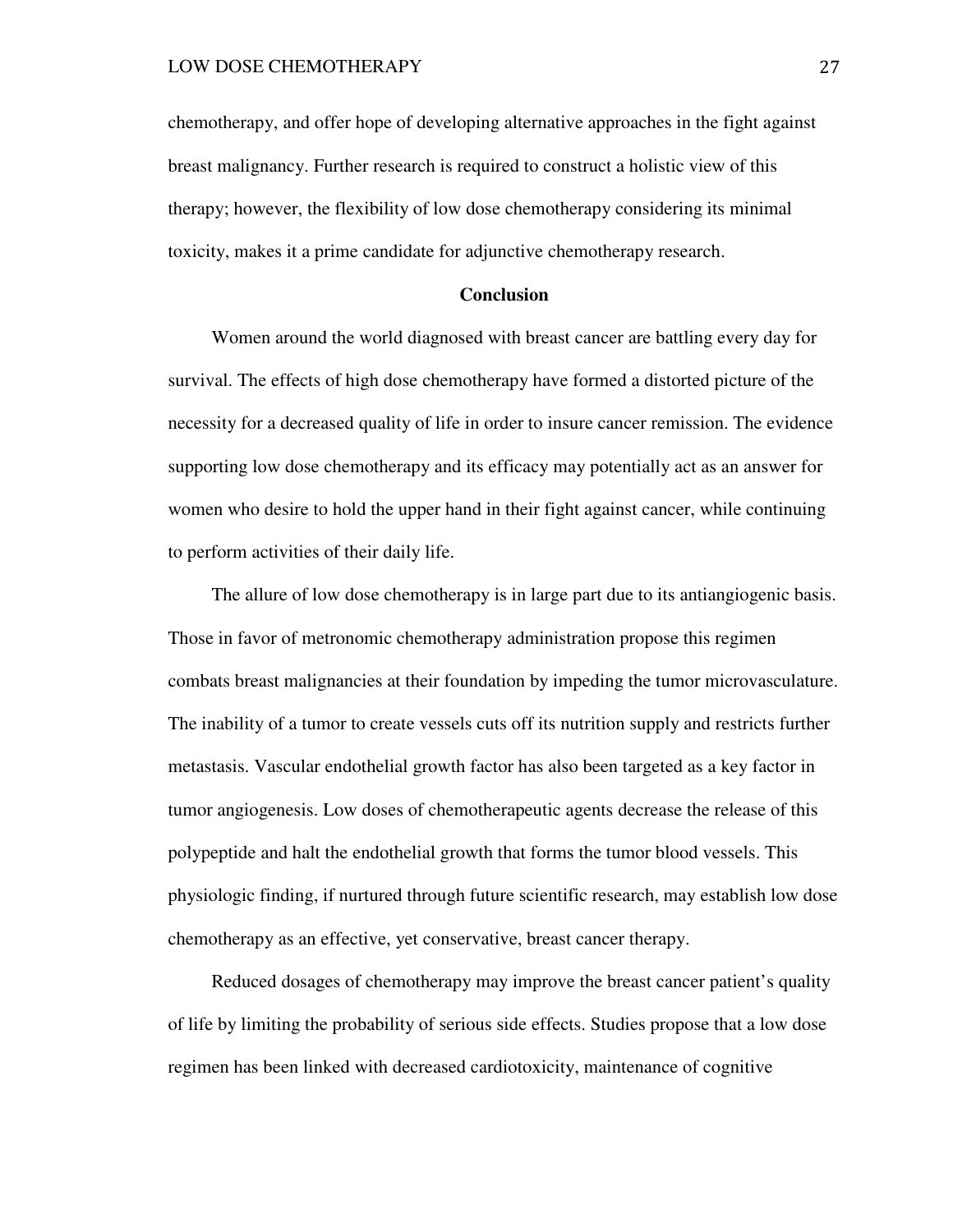### LOW DOSE CHEMOTHERAPY 28

functioning, and lesser optic destruction. A diminished symptomatic reaction to chemotherapy increases the affected breast cancer patient's ability to thrive.

 Low doses of chemotherapy demonstrate increased compatibility and the ability to combine with other therapies in order to potentiate the effects of the cytotoxic drugs. With additional research, insulin may be proven to maximize the therapeutic benefit of chemotherapy and limit the destruction of cytotoxic drugs on healthy cells. The perceived benefits of insulin potentiated therapy inspire inquisition regarding advances in adjuvant treatments that use low dose chemotherapy, and may indicate the future of conservative chemotherapy dosing.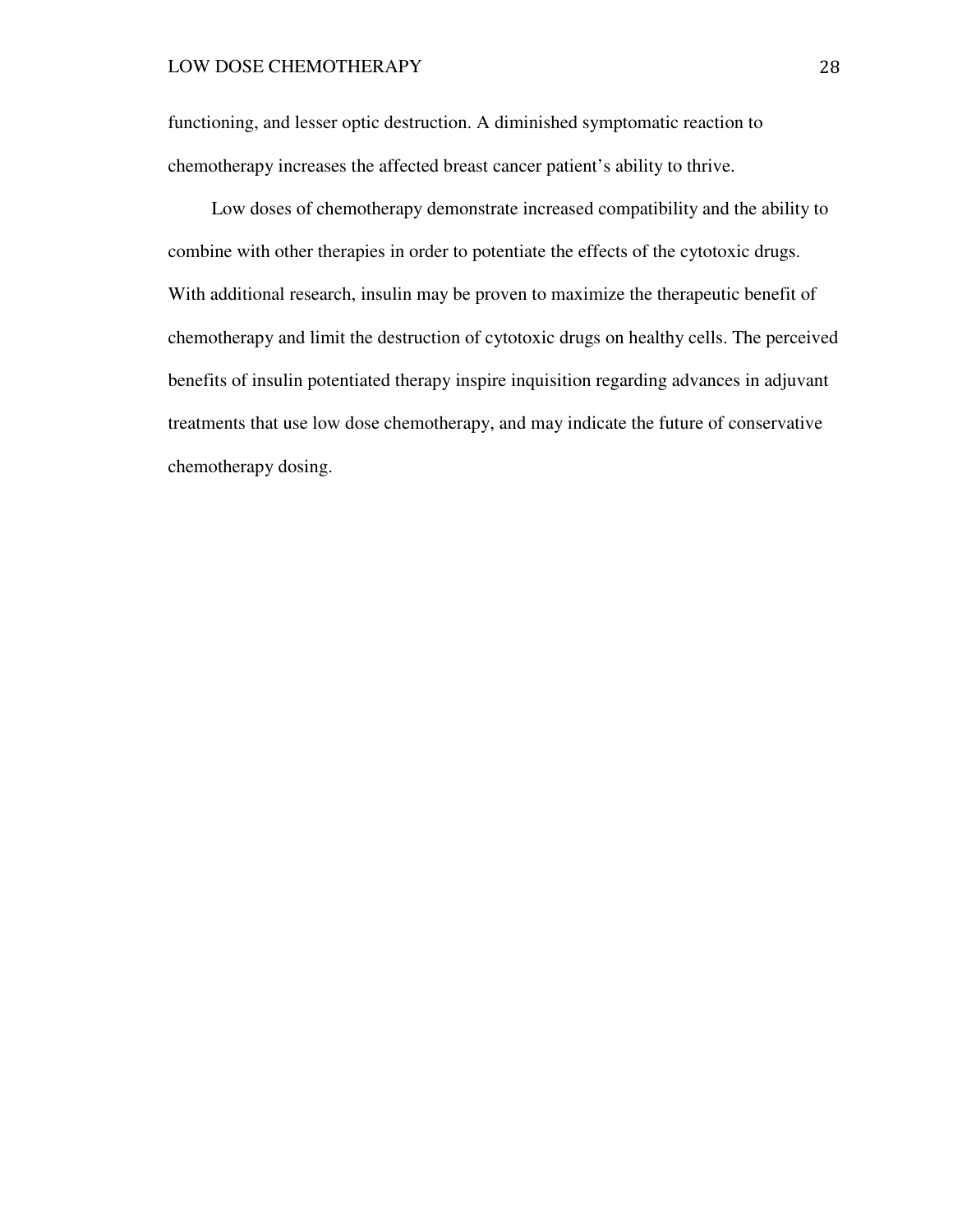### References

- Albertsson, P., Lennernas, B., & Norrby, K. (2009). Low-dose continuous 5-fluorouracil infusion stimulates vegf-a-mediated angiogenesis. *Acta Oncologica*, *48*, 418-25. doi: 10.1080/02841860802409512
- Andre, N., Kavallaris, M., & Pasquier, E. (2010). Metronomic chemotherapy: new rationale for new directions. *Nature Reviews Clinical Oncology*, *7*(8), 455-65. doi: 10.1038/nrclinonc.2010.82
- Argyriou, A., Assimakopoulos, K., Iconomou, G., Giannakopoulou, F., & Kalofonos, H. (2011). Either called "chemobrain" or "chemofog," the long-term chemotherapyinduced cognitive decline in cancer survivors is real. *Journal of Pain and Symptom Management*, *41*(1), 126-39.
- Azim, H., de Azambuja, D., Colozza, M., Bines, J., & Piccart, J. (2011). Long-term toxic effects of adjuvant chemotherapy in breast cancer. *Annals of Oncology*, *22*(9), 1939-47. doi: 10.1093/annonc/mdq683
- Bird, B., & Swain, S. (2008). Cardiac toxicity in breast cancer survivors: Review of potential cardiac problems. *Clinical Cancer Research*, *14*(1), 14-24. doi: 10.1158/1078-0432.CCR-07-1033
- Blomquist, P. (2011). Ocular complications of systemic medications. *The American Journal of Medical Sciences*, *342*(1), 62-9. doi: 10.1097/MAJ.0b013e3181f06b21
- Browder, T., Butterfield, C. E., & Kraling, B. M., et. al. (2000). Antiangiogenic scheduling of chemotherapy improves efficacy against experimental drug-resistant cancer. *Cancer Research*, *60*, 1878-86. Retrieved from http://cancerres.aacrjournals.org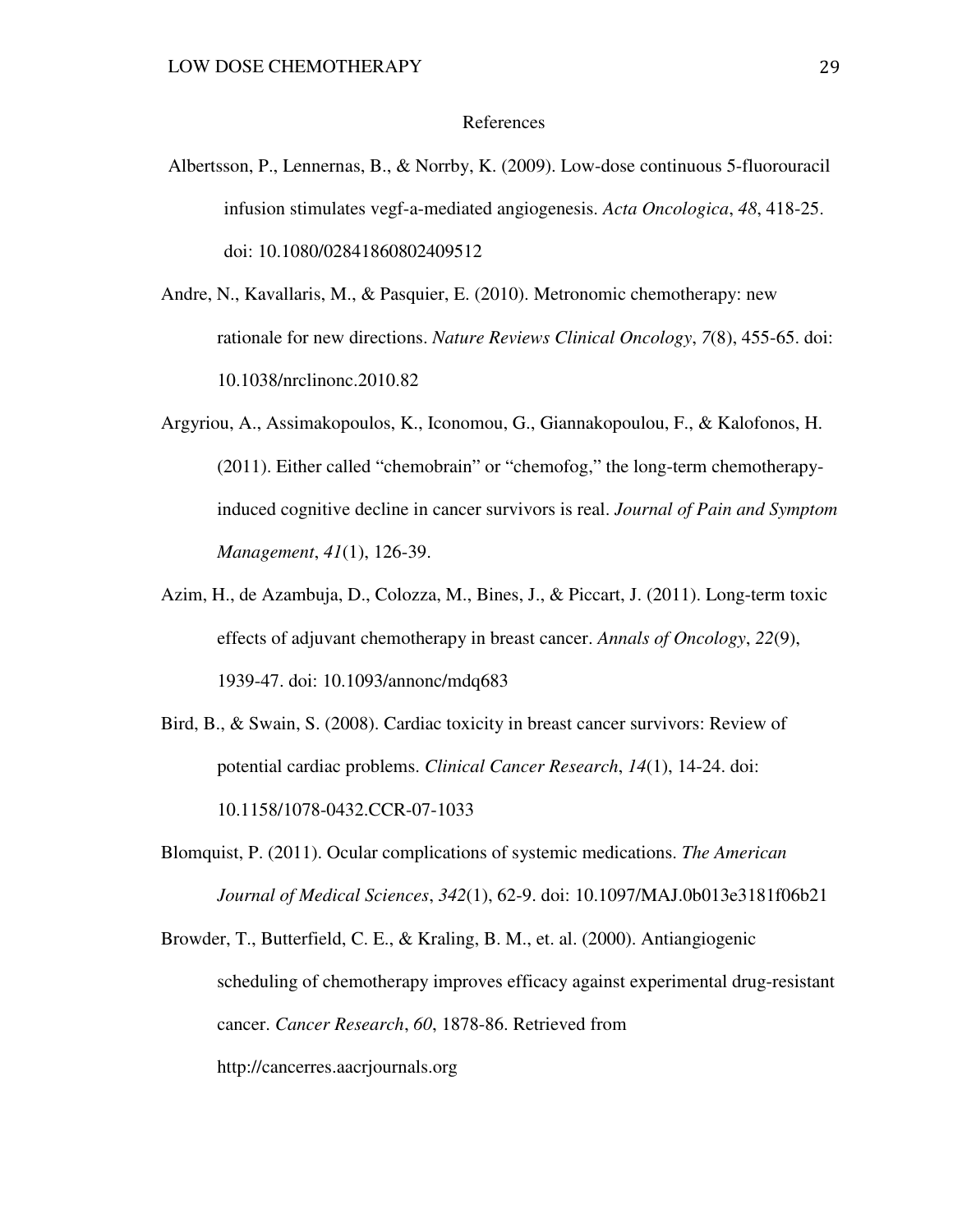- Buchner, Dirksen, Heitkemper, Lewis, & O'Brien (2009). *Medical-Surgical Nursing* (7<sup>th</sup>) ed.). St. Louis, MI. ISBN 9780323036900
- Colleoni, M., Rocca, A., Sandri, M., Zorzino, L., Masci, G., Nole, F., Peruzzotti, F., & Roberstson, C. (2002). Low-dose oral methotrexate and cyclophosphamide in metastatic breast cancer: antitumor activity and correlation with vascular endothelial growth factor levels. *Annals of Oncology*, *13*(1), 73-80. doi: 10.1093/annonc/mdf013
- Cronin, K. (2010). When less is more: The theory of metronomic therapy. *DVM Newsmagazine*, *41*(1), 12. Retrieved from http://go.galegroup.com/ps/i.do?action=interpret&id=GALE|A219831490&v=2.1 &u=vic\_liberty&it=r&p=ITOF&sw=w&authCount=1
- Damyanov, C., Radoslavova, M., Gavrilov, V., & Stoeva, D. (2009). Low dose chemotherapy in combination with insulin for the treatment of advanced metastatic tumors. preliminary experience. *Journal of BUON*, *14*, 711-15.
- Donovan, E., & Kummar, S. (2006). Targeting vgef in cancer therapy. *Current Problems in Cancer*, *30*(1), 7-32. doi:10.1016/j.currproblcancer.2005.11.001
- Dutta, V. (2011). Chemotherapy, neurotxicity, and cognitive changes in breast cancer. *Journal of Cancer Research and Therapeutics*, *7*(3), 264-69.

Fedele, P., Marino, A., Orlando, L., Schiavone, P., Nacci, A., Sponziello, F., Rizzo, P…et al. (2011). Efficacy and safety of low-dose metronomic chemotherapy with capecitabine in heavily pretreated patients with metastatic breast cancer. *European Journal of Cancer*, *48*(1), 24-29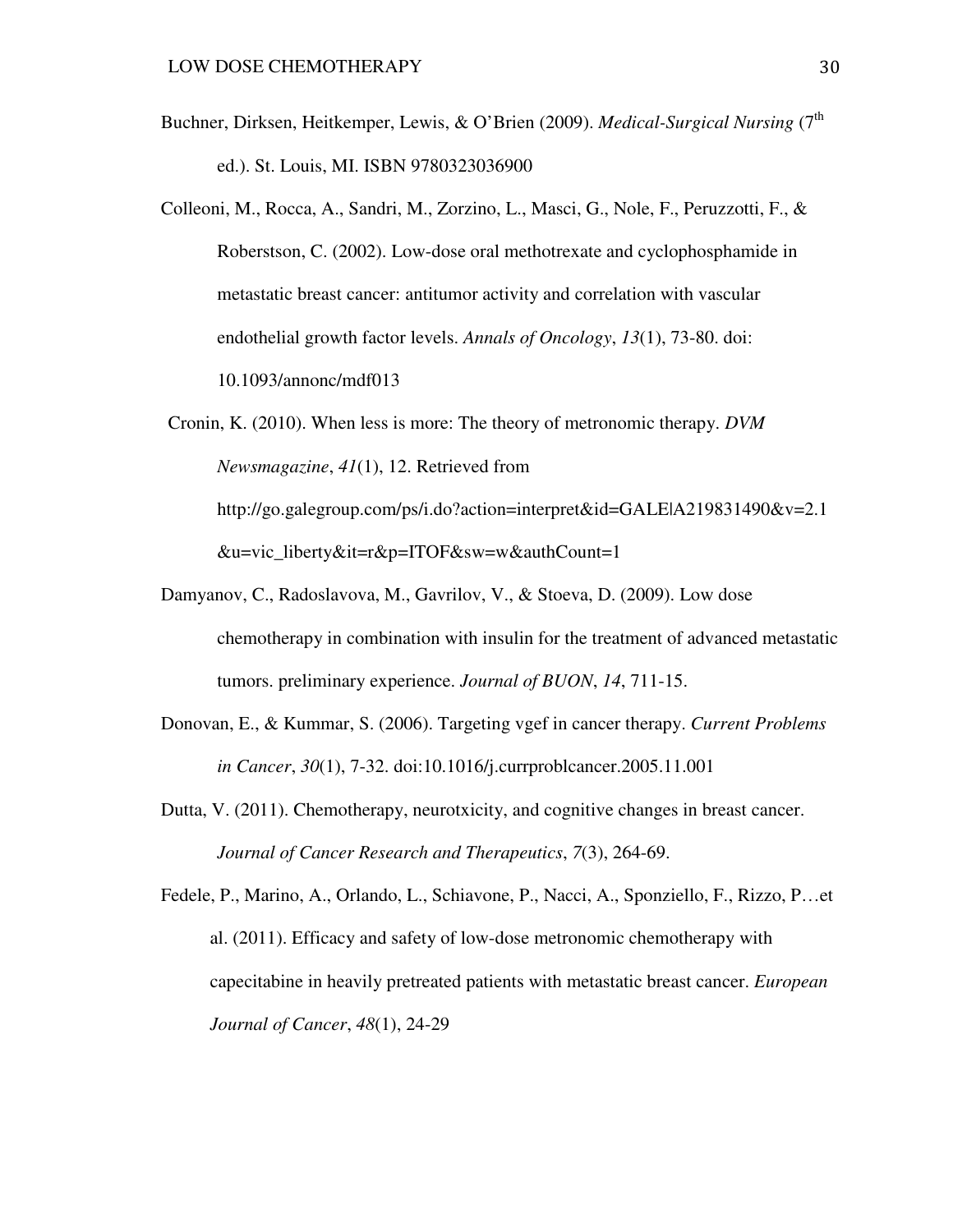- Giuseppe, T., Schiavon, G., Silletta, M., Vincenzi, B., & Santini, D. (2007). Antiangiogenic properties of metronomic chemotherapy in breast cancer. *Future Oncology*, *3*(2), 183-90. doi: 10.2217/14796694.3.2.183
- Kerbel, R. (2007). Improving conventional or low dose metronomic chemotherapy with targeted antiangiogenic drugs. *Cancer Research and Treatment*, *39*(4), 150-59. doi: 10.4143/crt.2007.39.4.150
- Lasalvia-Prisco, E., Cucchi, S., Vazquez, J., Golomar, W., Lasalvia-Galante, E., & Gordon, W. (2004). Insulin-induced enhancement of antitumoral response to methotrexate in breast cancer patients. *Cancer Chemotherapy Pharmacology*, *53*, 220-24. doi:10.1007/s00280-003-0716-7
- Matfin, G. & Porth, C. (2009). *Pathophysiology: Concepts of altered health states*. Philadelphia, PA: Wolters Kluwer Health/Lippincott Williams & Wilkins.
- Memorial Sloan-Kettering Cancer Center. (2011, July 05). *Insulin potentiation therapy*. Retrieved from http://www.mskcc.org/cancer-care/herb/insulin-potentiationtherapy
- Munoz, R. (2006). Cancer therapy; metronomic low-dose chemotherapy targeting angiogenesis may help women with early-stage breast cancer. *Science Letter*, 241. Retrieved from http://proquest.umi.com
- Pinto, A., & Azambuja, E. (2011). Improving quality of life after cancer: Dealing with symptoms. *Maturitas*, *70*(4), 343-48.
- Richardson, L., Wang, W., Hartzema, A., & Wagner, S. (2007). The role of health-related quality of life in early discontinuation of chemotherapy for breast cancer. *The Breast Journal*, *13*(6), 581-87.